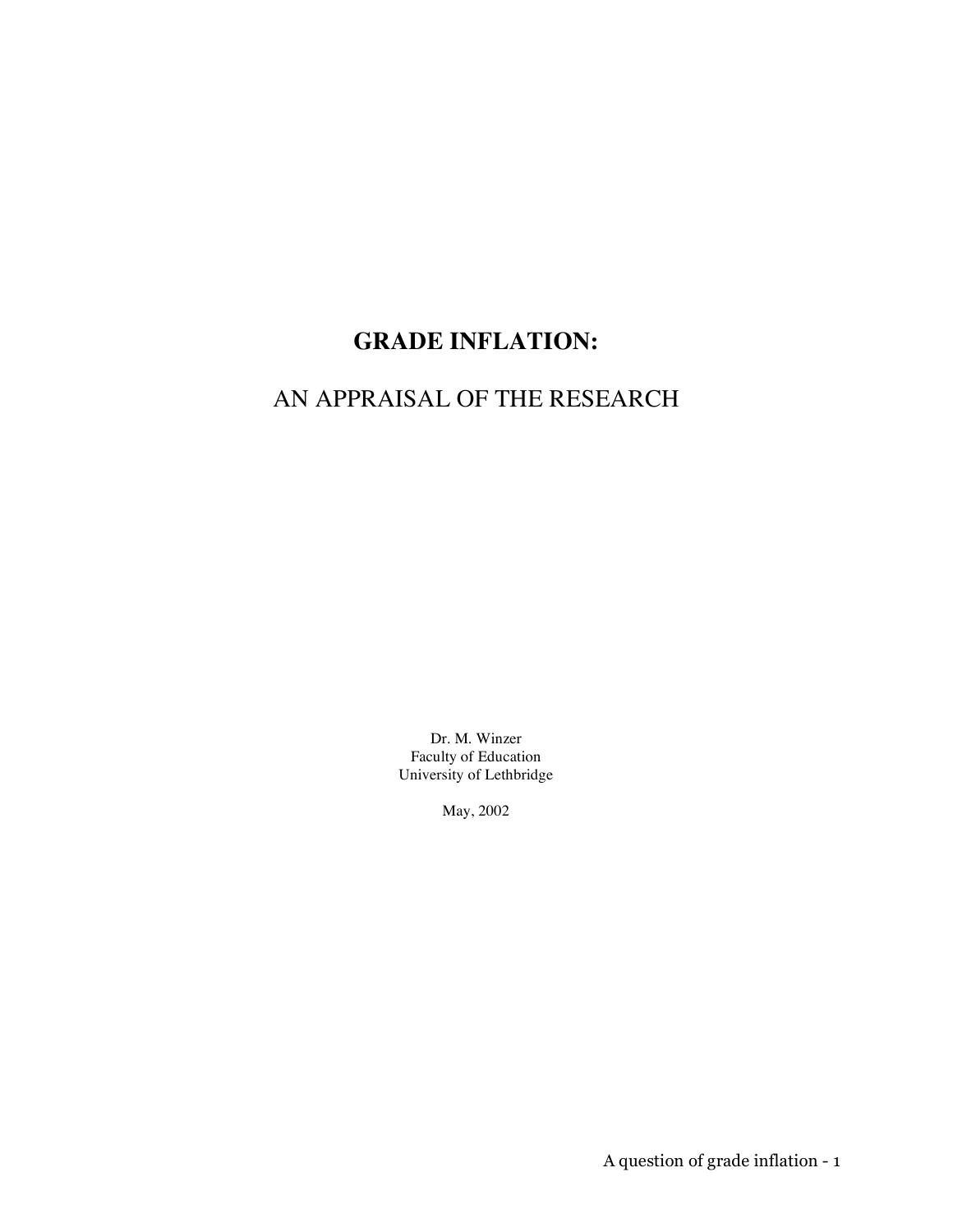Concerns about grade inflation, particularly but not exclusively in higher education, have resounded since the early 1970s. The problems remain today and many institutions have become grade-inflation conscious as never before.

The documented increase in grades in the past four decades is a complex, wide spread, though not necessarily uniform phenomenon, affecting to varying degrees all types of institutions and major fields. Within the university and college system, no single department, faculty, or type of institution holds a monopoly on grade inflation. However, grade inflation is prominent in the humanities (Shea, 1994), rife in faculties of education.

Indeed, education is one of the fields where the trend is particularly pronounced (Lanning and Perkins, 1995; Zirkel, 1999). For example, a U.S. national survey or urban, non-residential institutions found that education and the arts typically were high-grading departments, with physical sciences and mathematics low-grading departments (Summerville, Ridley, and Maris, 1990). Two 1980 studies at the University of Texas at Austin and Ohio State University each revealed a dramatically higher average grade in the education college as compared to the other colleges (Oldinquist, 1983). In a different four-year study, researchers (Sommerville, Ridley, and Maris, 1990), found that five departments (led by education) awarded grades that were, on the average, more than 0.10 grade points higher than those earned by the same students at the same time in other departments.

Some schools are relenting to grade inflation rather than fighting it; more are battling the trend. Administrators are viewing rampant grade inflation as an assault on the principles of the academy. To many professors, it seems that the goals of an increasing number of students is to receive higher grades with the least amount of time and effort possible (Chadwick and Ward, 1987) and dialogue on the problem, if not any effective or universal resolution, is taking place. In the wider domain, declining resources and more strident public demands for accountability compels higher education to validate the effectiveness of its educational programs.

Not everyone agrees that grades are inflated or that average grades are higher today than in the past (see e.g., Adelman, 1995). And, even if average grades have increased, the phenomenon of grade inflation is "grossly exaggerated" (Becker, 1996, p.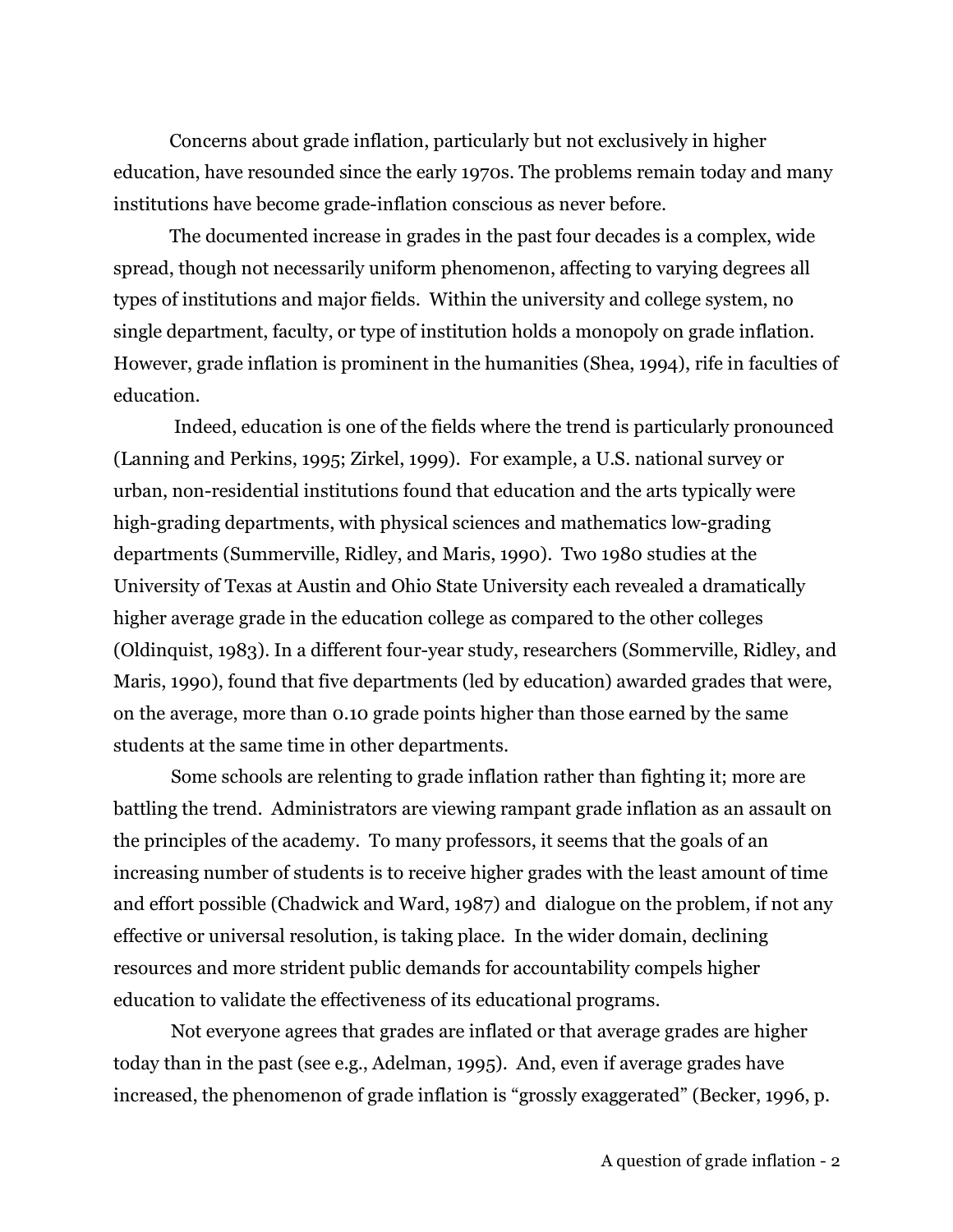xiii). Skeptics contend that grades still differentiate among students, while ability and motivation remain key factors in accounting for the variance in grades. Moreover, those assailing high grades may have overlooked salient factors. To wit: high marks may be the result of good teaching and significant student effort; teaching and learning in the past was more rote and receiving a higher grade was more difficult; and professors in the past, hired for content knowledge or research excellence, may not have communicated as effectively with students as do faculty today.

Nevertheless, the objective of this paper is to examine what has generally become accepted wisdom; namely, that grade inflation is endemic in North American colleges and universities. If inflation occurs, it is also necessary to search for its sources, as well as examine the implications and solutions.

To undertake this study, a sample of the literature on grade inflation spanning the three decades from 1970 was used. Many studies are empirical reports that affect neutrality in reporting. Others assume a moral stance. Mansfield (2001), for example, observes that "The grades that faculty members now give . . . deserve to be a scandal" (p. 1).

### **The problem**

Problems of grade inflation overlapped and followed an expansionary period in higher edu outcome of several surveys and the resulting negative publicity, there was greater awareness of the problem and the trend then seemed to be toward slightly lower grades (Bramley, Crow, and Gibson, 1978). A resurgence of concern emerged in the mid-to-late 1980s, concurrent with public concern for enhancing the quality of education (Lanning and Perkins, 1995) and with the movement of more corporate ideals into academe. Today, even in the face of declining research and some evidence to suggest a leveling off of the rate of grade inflation (Mullen, 1995), the problem has reemerged to become the subject of intensive research and reporting.

Grade inflation has been defined in a number of ways from varied perspectives. In general, inflation implies that grades are raised due to an artificial increase independent of academic effort or student characteristics such as ability or motivation. The phenomenon can be seen as the upward drift of grades or "an unwarranted number of students ... receiving honors" (Summerville, Ridley, and Maris, 1990, p. 33). It occurs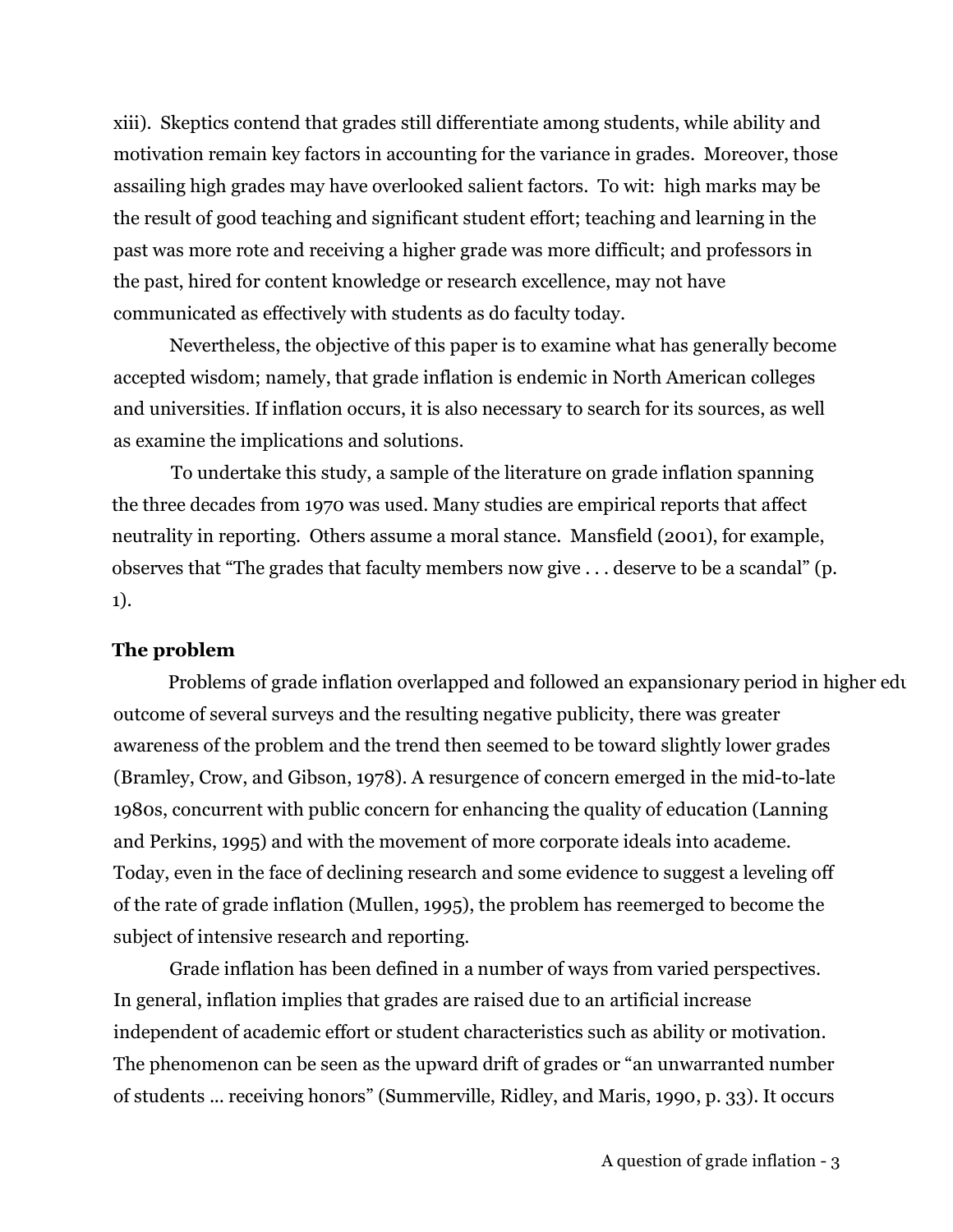when there is a maldistribution of grades characterized by an excess of As and Bs in a class (Shoemaker and DeVos, 1999). It is also defined as an increase in grade point average without an increase in ability (Bejar and Blew, 1981; Hadley and Vitale, 1985) and occurs "when a grade is viewed as being less rigorous than it ought to be" (Mullen, 1995, p.2) and when instructors provide falsely favourable feedback (Zirkel, 1999).

Some writers dispute the term *grade inflation* and prefer *grade compression* (e.g., Cizek, 1996; Hancher, 1994). Cizek (1996) contends that because there is no higher grade than an A, As remain As, but Bs become As, Cs become Bs, and so on. The result is that it takes less to achieve an A, there are almost no failures, the majority of grades are As and Bs, and the C grade, which normally signifies average, has virtually disappeared. For example, Levine (1994) in his study of 4900 undergraduate students' GPAs found that grade of C had dropped by approximately two-thirds, despite evidence that the academic ability of students had not increased. At the same time, student GPAs of A- or higher had "almost quadrupled from 1969 to 1993" (Levine, 1994, p. B3). Ontario researchers found a drop in the number of students getting low grades in most courses, and an increase in the number getting high grades (Frank, 2001). And obviously, as high-achieving students can earn no better than an A, it is students of lower ability who are experiencing the highest rate of grade increase (McSpirit and Jones, 1999).

#### **The causes of grade inflation**

Little data support the speculations about the root causes of grade inflation. Lack of unity of opinion reflects conflicting views regarding whether grade inflation (or compression) actually exists; whether reports are exaggerated; whether it is an issue of true concern; and the causes, implications, and solutions.

It seems that multiple factors work simultaneously to produce the increase in grades. The following details the varied, occasionally contradictory, and often overlapping, proposed causes. To order the data, the suggested causes are grouped into categories loosely based on Birnbaum's (1977) explanations for grade inflation: institutional change; student demography; changes in grading policy; faculty behaviour; and curriculum changes.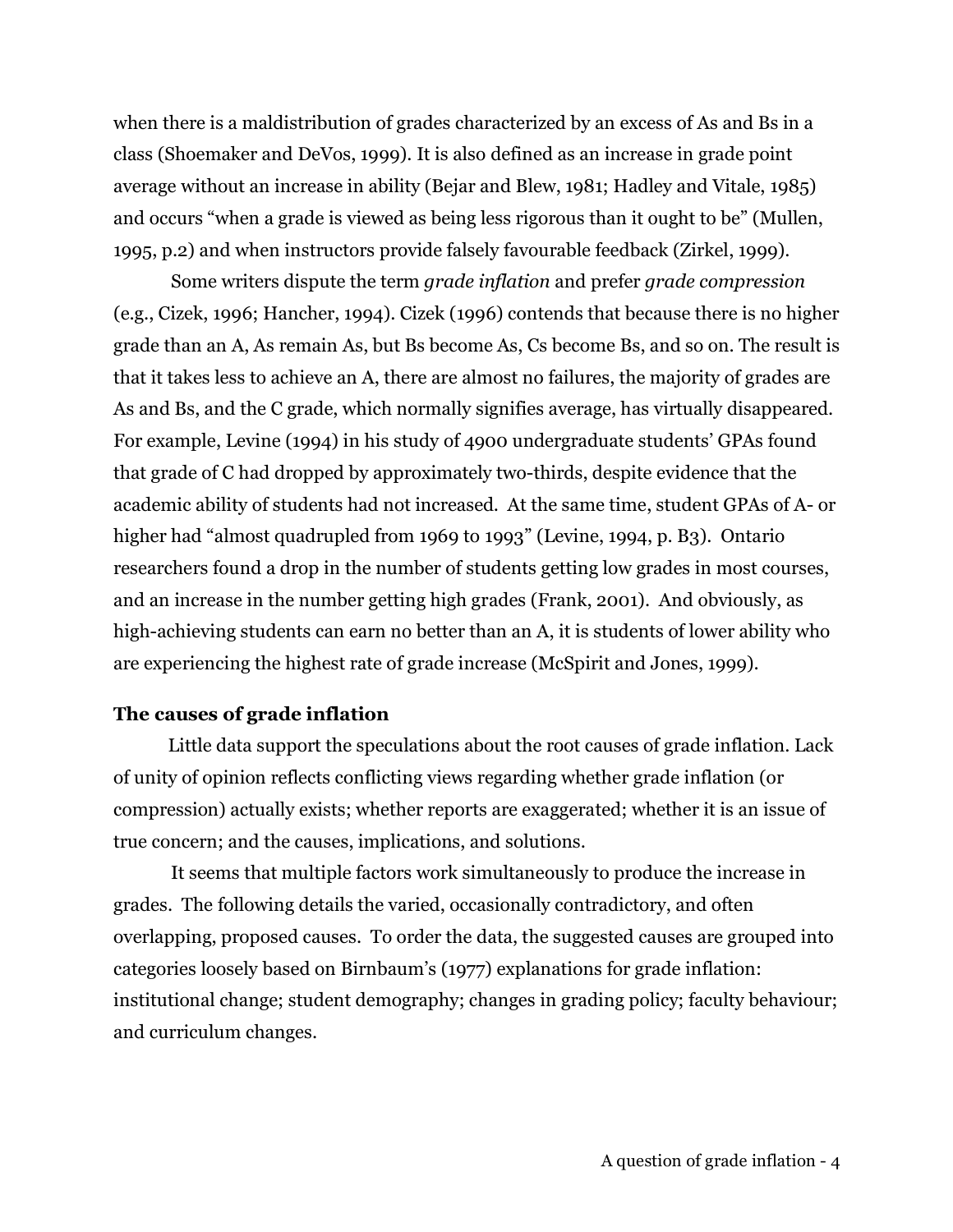#### *Institutional change*

• *New models of governance.* In many areas of contemporary academia, the discourses are underlaid by different assumptions and agendas than in the past. As corporate models replace traditional modes of university governance, corporate doyens speak to bureaucratic efficiency, service provision, and accountability, modes that are in opposition to academic discussions of intellectual stimulation and the creation of informed citizens.

• *The size of an institution*. While the problem of grade inflation is ubiquitous, Zirkel (1999) reports that "many prestigious undergraduate institutions are leading rather than resisting the trend" *(*p. 249). Average grades at the most selective colleges are higher than at less selective schools (Adelman, 1999), a problem which Zirkel (1999) attributes to "A self-reinforcing sense of superiority and arrogance at the top-tier institutions" (p. 252).

At Harvard, the proportion of undergraduate grades of A- or higher increased from 22 percent in 1966 to 43 percent in 1991 (Lambert, 1993). Today, at Harvard, half of undergraduate grades are As (Mansfield, 2001). At Princeton, the proportion of students with As and Bs increased from 69.2 percent in 1973 to 1977 to 83.3 percent in 1992 to 1997 (Archibold, 1998). Currently, at Princeton, 80 percent of undergraduates receive nothing but As and Bs (Zirkel, 1999). At Dartmouth College, Pedersen (1997) reports that GPAs have increased from 3.06 to 3.23 in a 26 year period. At Duke University, the mean GPA rose from 2.7 in 1969 to 3.3 in 1996 (Gose, 1997a). Stanford University has reinstated the F grade, eliminated in 1970, after it was determined that 93 percent of recorded grades were As and Bs (Pedersen, 1997).

At the same time, grade inflation is a concern within smaller or less selective colleges and subject in a twenty year period, though some subjects were inflated more than others and widely different grading standards apply within a univeristy (Anglin and Meng, 2000; Frank, 2001). The trend toward grade inflation at the upper end of the marking scheme was in English, French, music, and biology. At the other end of the spectrum, most of the inflation was accounted for by fewer fails being assigned in many of the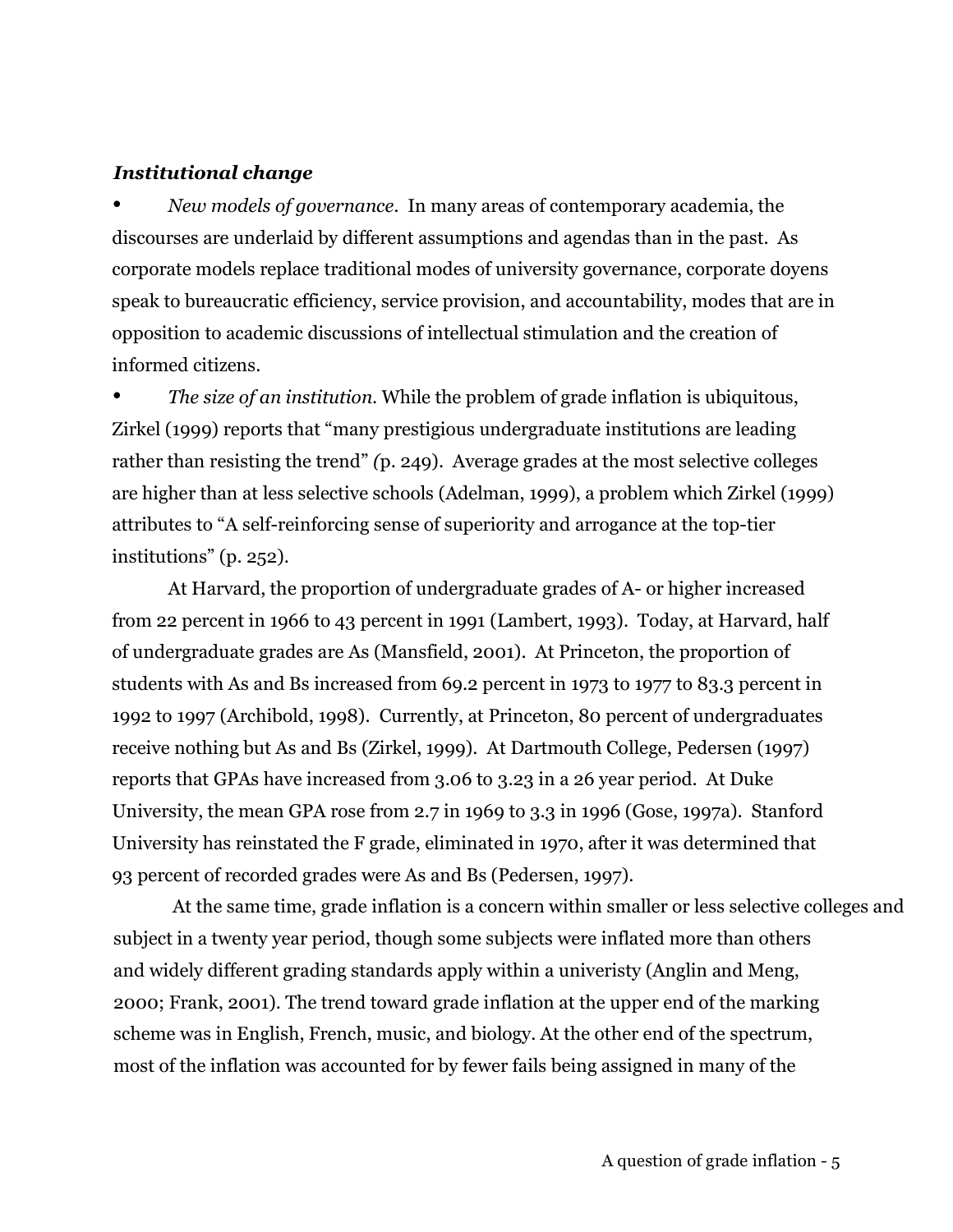sciences, including chemistry, math, and economics, although they too experienced some increase in the proportion of As (Frank, 2001).

• *Funding.* A focus on admissions, retention, graduation rates, and student achievement can make institutions overly image conscious. Schools, driven by enrolments, view students as valued customers who believe that good grades are essential to future success. Schools fear that raising academic standards would place them at a disadvantage with schools that do not do so, thus reinforcing the competition among marginal and mainstream colleges and universities to attract and retain students.

• *Student evaluations.* Only about 30 percent of institutions used student evaluations in 1973 (Wilson, 1998). Today, student ratings have gained widespread acceptance as a measure of teaching effectiveness in North American colleges and universities. Almost all post-secondary institutions have some sort of plan for student evaluations of teaching effectiveness, which generally refers to the degree to which a teacher facilitates students to achieve educational goals (McKeachie, 1986). Even when other data are available, student evaluations are assumed to be a better measure of teaching effectiveness because only students observe the professor throughout a course (Howard, Conway, and Maxwell, 1985). Results of student evaluations are used both as diagnostic feedback to instructors and as evidence in decisions on faculty retention, tenure, and promotion (Murray, 1988).

Some writers (e.g., Lichty, Vose, and Peterson, 1978; Zangenehzadeh, 1988) assume that student evaluations of faculty are among the main factors generating grade inflation. Correa (2001) concluded that excessive reliance on student evaluations is indeed likely to reduce academic standards and student achievement and to promote grade inflation. Trout (1997a) contends that "course evaluations contribute significantly to grade inflation in a dumbed-down curriculum" (p. 51). In a US national survey of deans of colleges of education and of colleges of arts and sciences, over 70 percent of the respondents agreed that the use of student evaluation as a consideration for promotion and tenure was a major reason for grade inflation (Nelson and Lynch, 1984).

It seems that the beginnings of grade inflation paralleled student clamour for more say in their education. It was also in the mid-1970s that the terms of the compact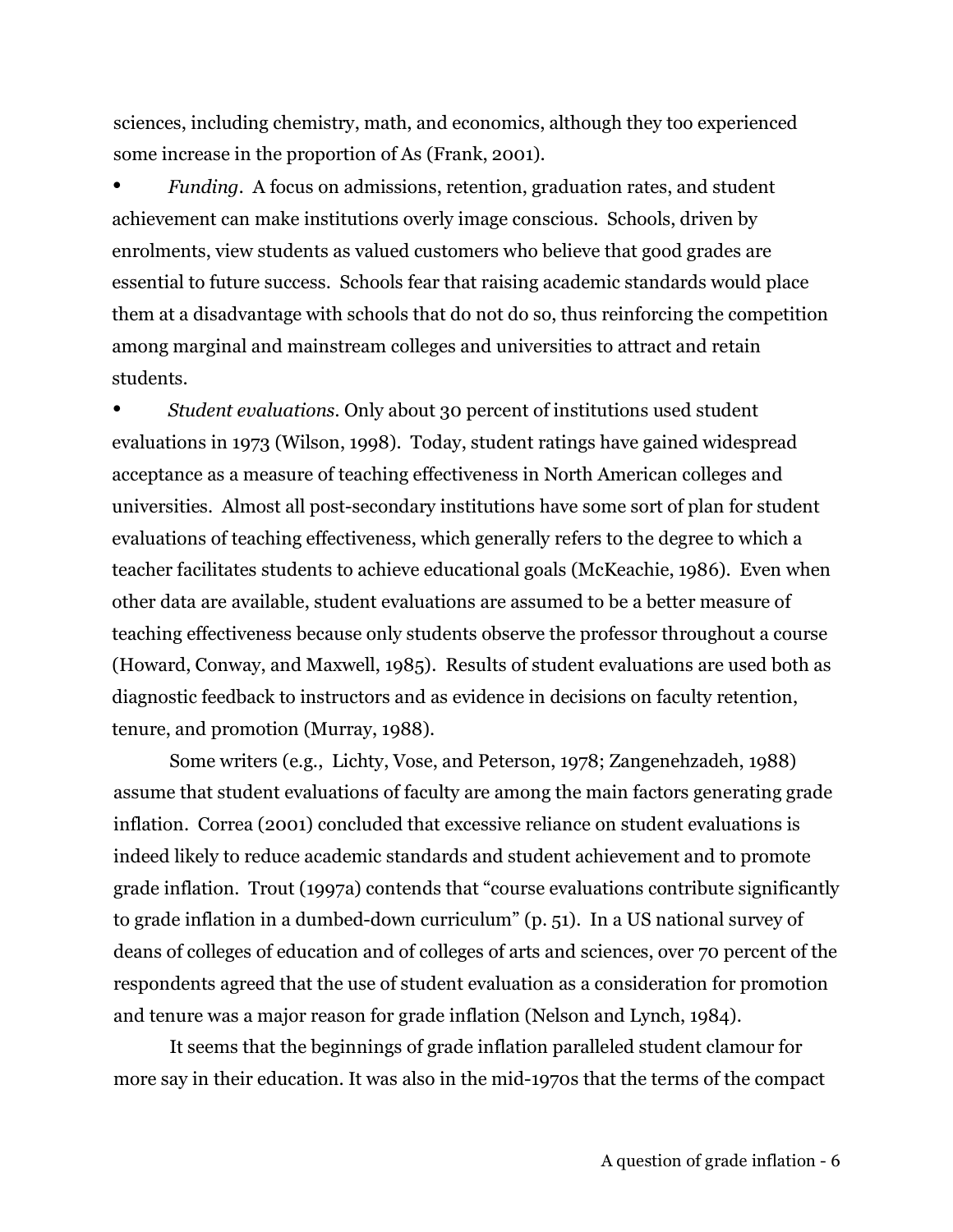between faculty and their institutions shuffled as the ideals of corporate America moved into academe. Evaluation of faculty by students emerged as one response. Evaluations allowed students more involvement in their education. Once in place, corporate tacticians could impose draconian standards for tenure and promotion, in part by elevating student evaluations to a primary role. Hence, Murray (1988) reports that while students believe that their evaluations are largely ignored, many faculty members believe that the use of student ratings in personnel decisions causes teachers to inflate grades and weaken instructional content in an attempt to buy positive evaluations from students.

A body of early research on student ratings concluded generally that ratings provide reliable and valid information on instructor effectiveness (e.g., Costen, Greenough, and Menges, 1971). Other studies questioned the effectiveness of student evaluations noting that they "have only modest agreement with some criteria of effective teaching" (Marsh, 1984, p. 749). In addition, the question of biasing influences on student objectivity was inconclusive (see Stumpf and Freedman, 1979). Variables which may impair the validity of student ratings are multiple and include gender, grading leniency, course difficulty, instructor popularity, student interest, course workload, class size, reasons for taking the course, and students' GPAs (see Blunt, 1991). Today, with the increased emphasis on the use of student evaluations for critical personnel decisions, less sanguine results are emerging. Research finds that instructors' evaluations of students, among other variables, are a source of contamination of student ratings of instructor performance (Blunt, 1991; Chacko, 1983; Stumpf and Freedman, 1979).

It is now well established that students' evaluative ratings of instruction correlate positively with expected course grades (Greenwald and Gillmore, 1997); studies in various disciplines have shown a significant correlation between student ratings of instructors and the grades expected by students (e.g., Cashin, 1988; Goldberg and Callahan, 1991; Hudson, 1989). A study of the University of Washington, for example, found that professors who were easy graders received better student evaluations than did professors who were tougher (Archibold, 1998; Wilson, 1998). Similarly, Brodie's 1998 correlational study of 1,939 student evaluations from 75 first-year university classes representing 15 disciplines found that even though grading leniency decreases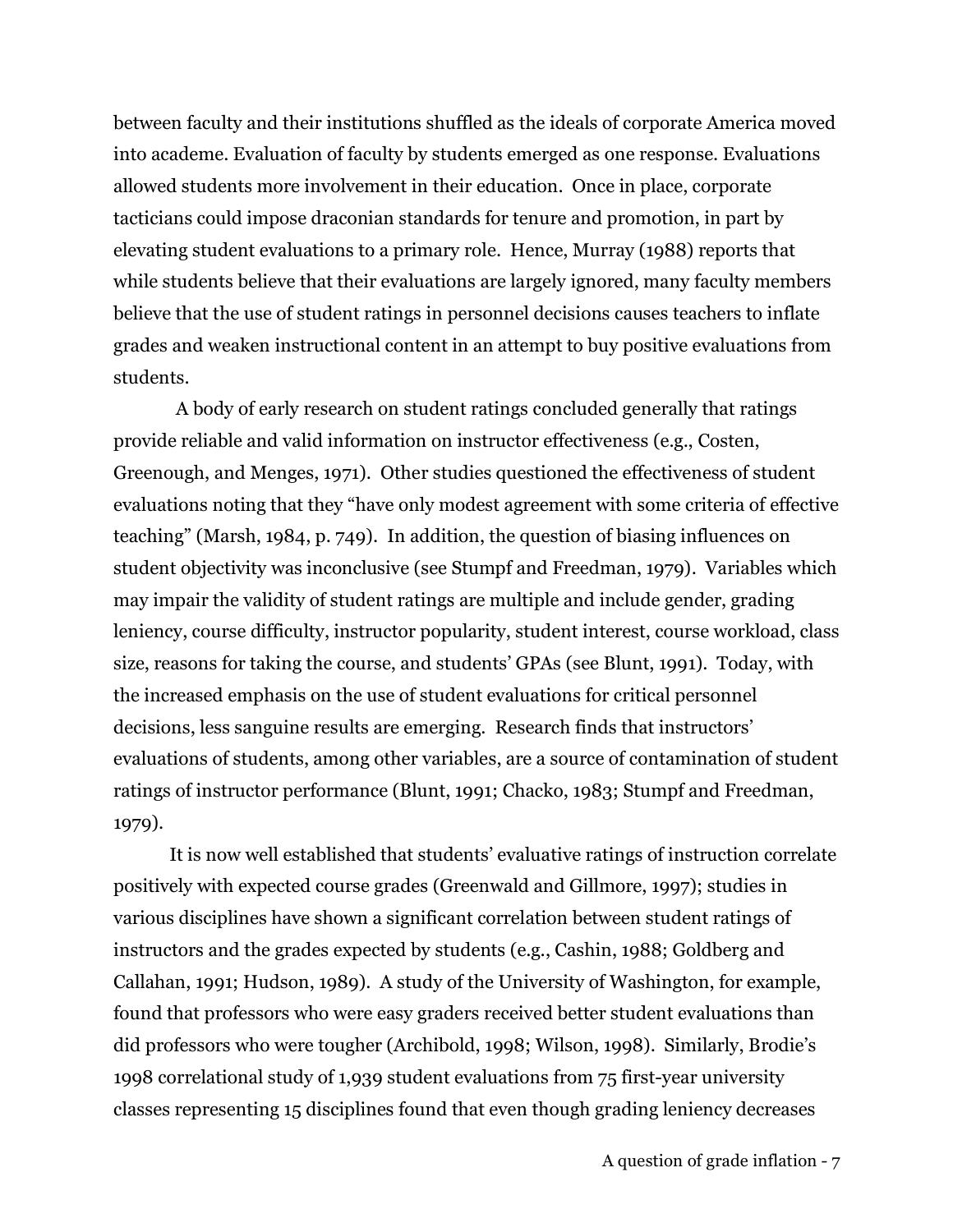learning, easy courses received high student evaluations. As well, in different laboratory experiments researchers (Perkins, Guerin, and Schleh, 1990; Snyder and Clair, 1976) found that students who were randomly assigned higher grades rated the professor higher than students who were assigned lower grades.

Certainly, undergraduates can be sincere in their comments, offering praise and acknowledgement. However, Lundrum (1999) found that students do not discriminate well between evaluating the course, the instructor, and their own performance. Sometimes, their comments reflect personal items, not teaching, or are used to punish a professor (see Wilson, 1998) particularly in light of the new wave of students who are quick to criticize high grading standards (Trout, 1998).

Brodie (1998) states that "by themselves high student evaluations do *not* indicate that a professor is an effective teacher" (p. 17, original punctuation). Nevertheless, despite intense disagreements over whether student evaluations actually address teaching effectiveness, they are widely used by administrators to judge faculty so that student evaluations of teaching impact seriously on the institutional reward system. When rigorous learning and assessment is equated with professional shortcomings, rigorous graders can become casualties of a system where the stress has become keeping the customer satisfied. If faculty are pressured to conform to student expectations, or face retribution, grade inflation may emerge.

• *Instructor workload.* Many universities and colleges have initiated exacting standards for promotion and tenure, which imitate top tier research universities but have teaching demands that mirror those of community colleges. In institutions where large class sizes are encouraged, work load may be a factor. When classes are excessively large, or a faculty member has multiple teaching, service, and scholarly commitments, the time spent on the evaluation of students' performance may be compromised (Rieck, 1993).

# *Student demography*

• *Students are better today.* Some debate surrounds whether higher grades are the result of better-prepared college entrants or grade inflation. Many researchers dispute whether students are better prepared. On the contrary. And because a significant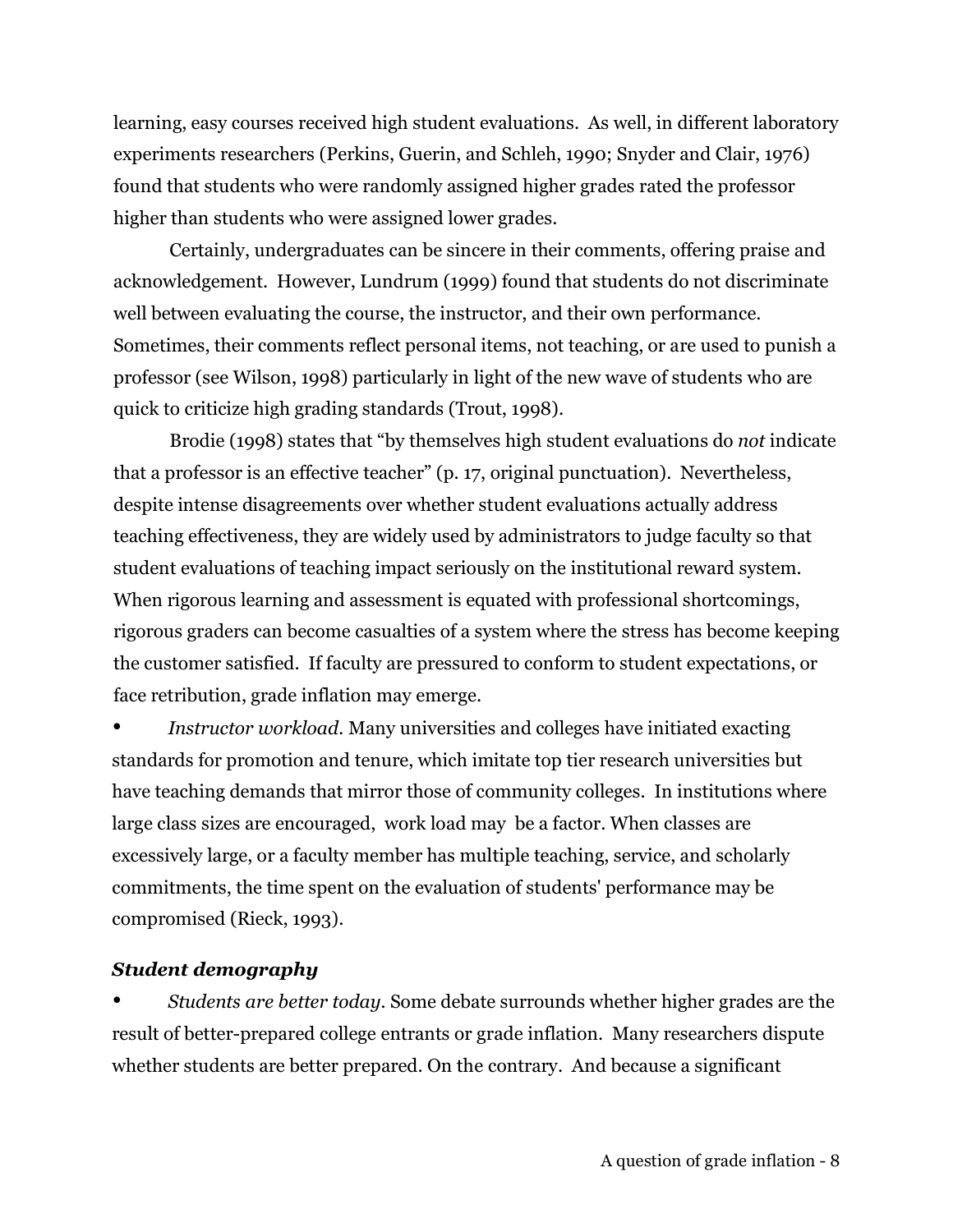increase in grade averages apparently fails to represent an actual increase in learning, we must assume that higher grades are a result of grade inflation (Basinger, 1997).

We will not rehearse here the data on grade inflation at the secondary school level (see e.g., Casas and Meaghan, 1995; Harvey, 1995; Stanley, Sale, and Kim, 2001) but point out only that the problems are endemic at this level which then confounds college and university entrance criteria. Critics argue that public schools have lowered standards, expect less, and work to allay student anxieties and create interest rather than achievement. Moreover, a sense of entitlement to good grades begins early with the enhanced expectations of parents and students as a result of grade inflation at the high school level. It is difficult for students to work hard, or for the professor to get them to work hard, when students know that their chances of getting an A or A- are 50-50.

Critics of the "better-prepared" stance hold that current students possess on average no greater capacity than did students in the past, but actually demonstrate less mastery of basic education skills - less ability to read, write, think and calculate — than did their counterparts generations ago (Leo, 1993; Wingspread Group cited in Stone, 1995). Indeed, according to Levine (1994), indicators actually point to a decline in college students' academic ability since 1969.

Nor does it appear that students expend more academic effort or are more highly motivated today than in the past. Academic effort is the amount of time and quality of effort students devote to such academic tasks such as studying, writing, reading, using the library, and interacting with faculty (Kuh and Hu, 1999, p. 299). In a major study of more than 52,000 students from 112 institutions in two time periods, the mid-1970s and the mid-1990s, Kuh and Hu (1999) found that grades appear to still reliably distinguish among students in terms of academic effort. However, the absolute amount of efforts students devote on average to academics may have suffered somewhat. That is, the amount of time students devote to their studies in high school and college is down and they are widely believed to be not as well prepared for college as previous cohorts (Astin, 1998; Gose, 1998).

• *Student expectations.* Many of today's students believe "that grades are more important for success in life than acquired knowledge, the ability to learn throughout a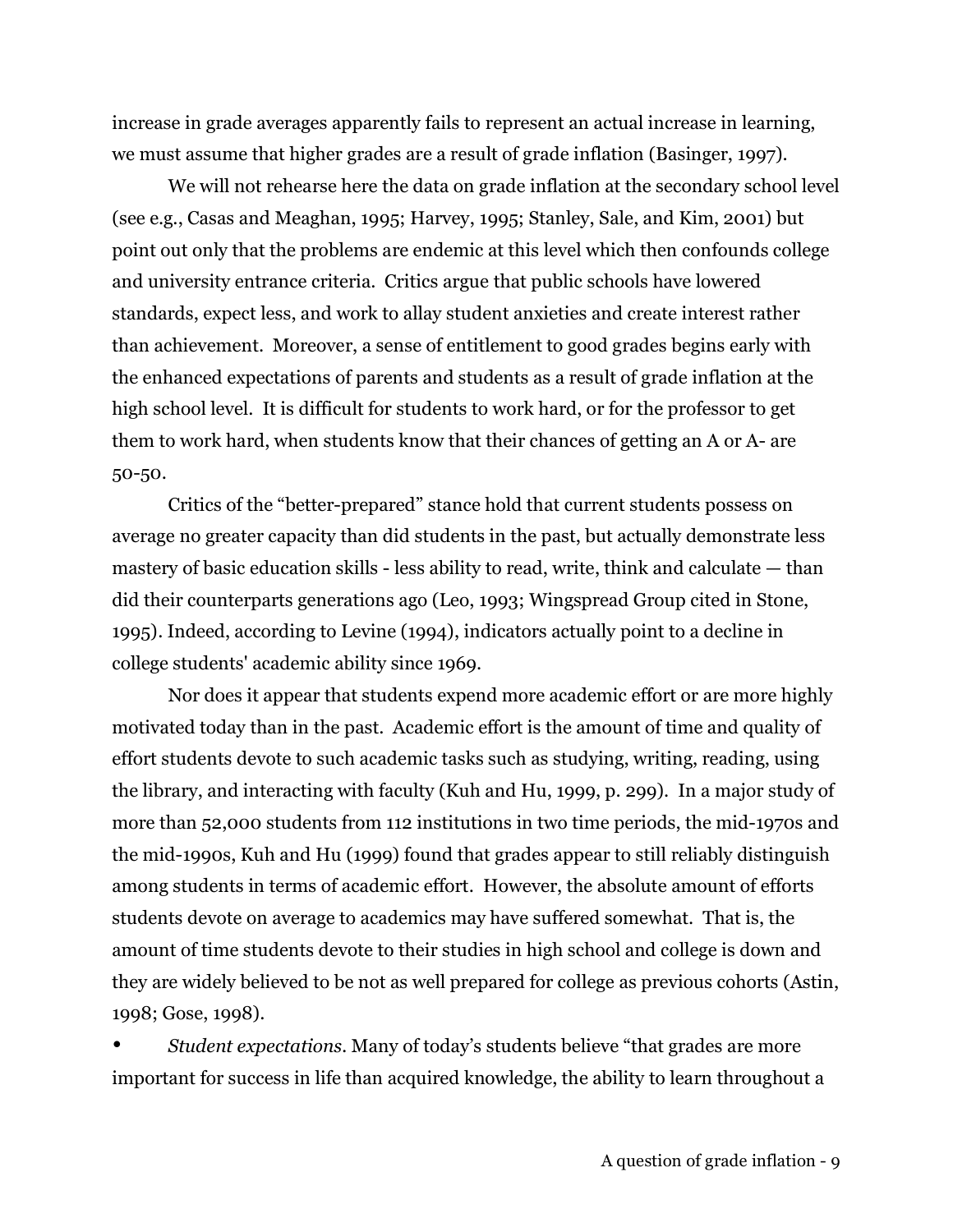lifetime; and hard work on campus" (Wingspread Group, 1993, p. 20). On this theme, Kohn (1999) observes that "The proper occasion for outrage is not that too many students are gettings A's, but that too many students have been led to believe that getting A's is the point of going to school" (p. 40).

Student cultures establish a normative academic effort in response to grading reward structures. In the past, as A represented excellent work; today, it represents work that is little more than acceptable. But success without achievement fosters high expectations among students. In a study of 278 students in five different courses, Lundrum (1999) found that a large proportion of students doing superior and average work expected an A and almost half of the students in the sample reported doing average work yet expected to receive a B.

Many students understand there are other ways to achieve high grades that don't involve hard work. They view decisions as open to negotiation and endless appeal and maneuver and bargain for better grades.

An unknown, but non-trivial fraction of students, use various methods that range from whining to intimidation to persuade teachers that they deserve high grades. In fact, most professors have, at one time or another, been faced with such highly competitive assertive students who expect an A grade and are not reticent about voicing their demands. Or the students who demand an explanation for a B which is considered today an unsatisfactory grade. Arguments have been made to suggest that more than a few teachers succumb to the pressure, not wishing to argue or hassle with students or to have their teaching evaluations suffer (Sacks, 1996; Trout, 1997a). In fact, Buck (2001) asserts that "Far too many instruments purporting to measure faculty performance are instead measures of the degree to which faculty accede to students' whining about what they consider to be excessive demands and difficult material" (p. 3).

• *Student entitlement mindset*. The business model that preaches that the customer is always right has permeated academe, and resulted in a marked consumer orientation on the past of students and their families (Levine and Cureton, 1998). Lead by this, students work to get what they paid for (Trout, 1997b).

• *Female students*. Since the 1970s, there has been a notable increase in female students. A US national study shows that females, on average, earn significantly higher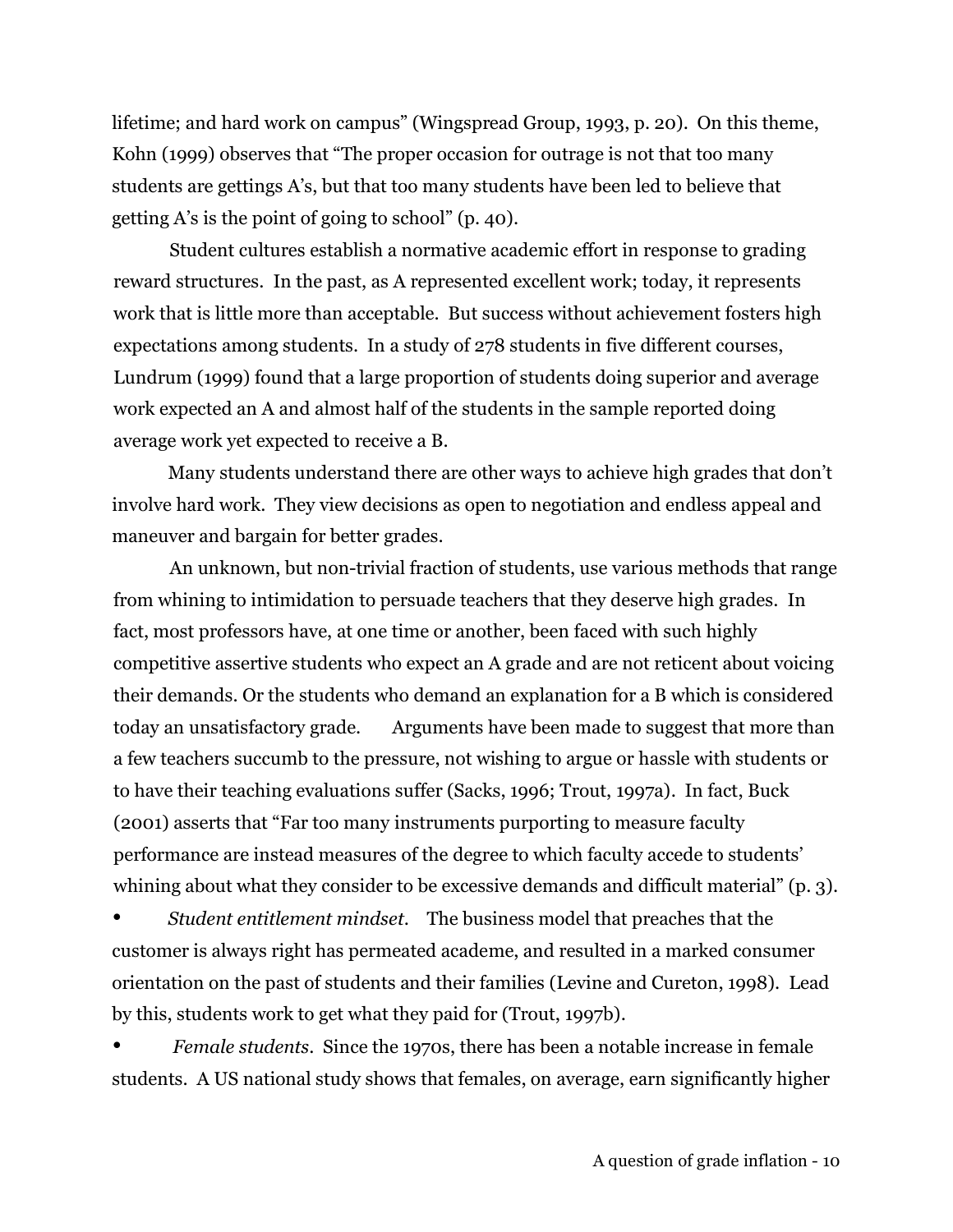college marks than their male counterparts (Adelman, 1995) which may explain some higher grades.

• *Adult learners.* An increase in the number of older, more serious minded college students may serve to explain an increase in high grades at some institutions. A positive correlation exists between age and grades (Kwon, Kendig, and Bae, 1997); student age is a positive predictor of student GPA (Olsen, 1997). Too, many of these mature students are over-achievers and will drop a course rather than accept a grade of B (Hultgren, 1994).

# *Changes in grading policy*

• *Departmental differences.* Some studies find that the migration of student majors from low to high grading departments is a principal factor behind grade inflation (Bearden, Wolf, and Grosch, 1992; Sabot and Wakemen-Linn, 1991; Summerville, Ridley, and Maris, 1990).

Some students shrewdly manage their academic careers on the basis of "gradesmanship" and opt not to take courses where more difficult assignments are an impediment to earning good grades; rather they prefer majors and courses where the average grade is higher (Sabot and Wakeman-Linn, 1991).

Then, in order to counteract the flight of students to higher GPA departments, traditionally low grading departments might be inflating grades in order to recruit and retain majors (Sabot and Wakeman-Linn, 1991).

Nevertheless, some academics argue that the departments that award higher grades do so because they accept exceptionally high-achieving students. But there is no evidence that education and the humanities generally attract superior students (Zirkel, 1999). In fact, one study (Summerville, Ridley, and Maris, 1990) found that the differences in grading were, to a large extent, independent of students' majors.

• *Grading practices.* Altough the collegiate setting is essentially a norm-referenced world, a tension has developed between norm-referenced and criterion-referenced evaluation, between traditional forms of assessment and newer, more 'authentic' forms.

Some instructors have abandoned comparative competitive normal curve distributions and moved to other methods and practices such as mastery learning and contracting where students participate in setting the standard. Such changes in grading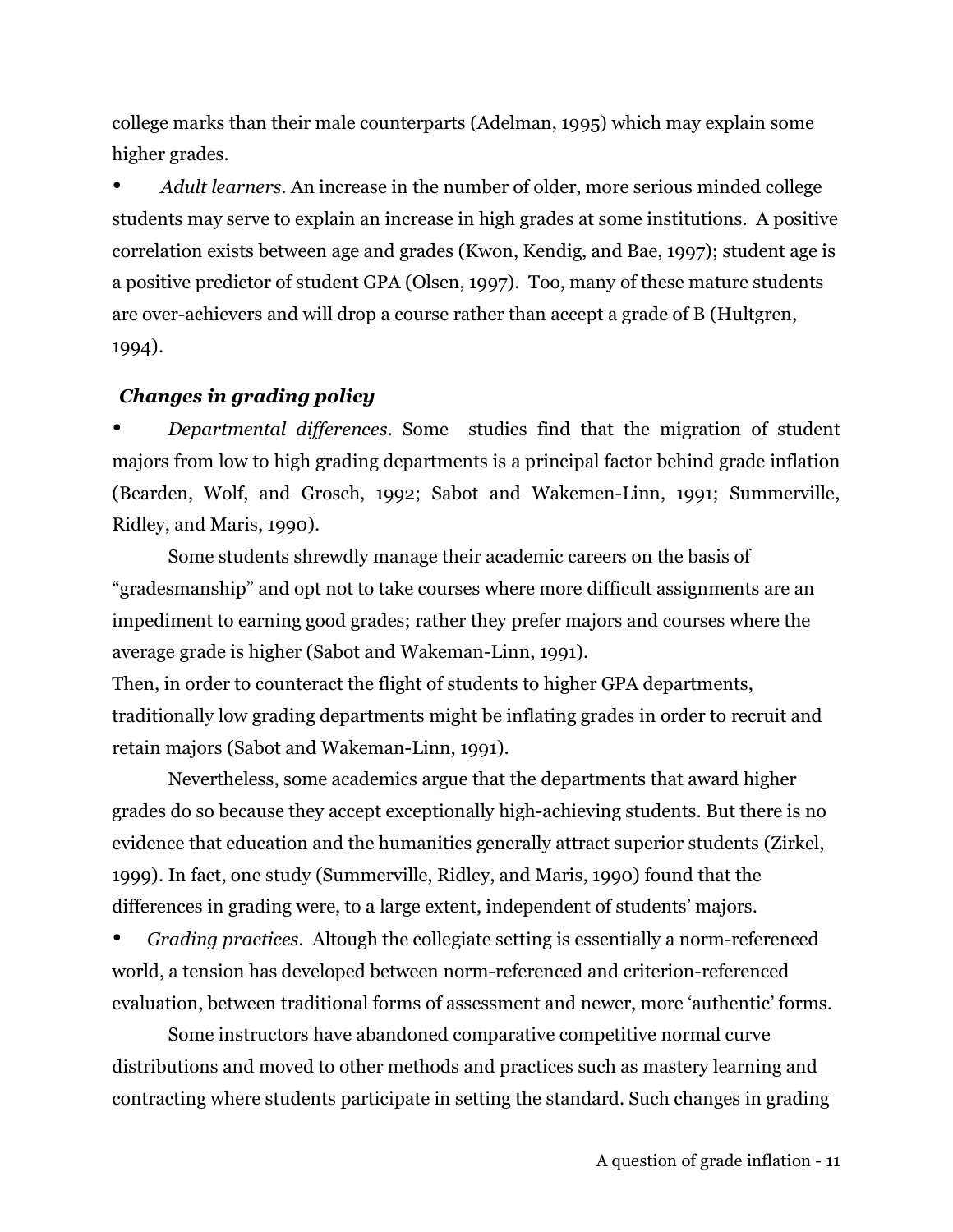procedures to self and peer evaluations, and to authentic and performance assessment, are a direct consequence of a shift from teacher-centred to student-centred modes of instruction. However, these benign, even benevolent approaches to assigning grades dismantle the hierarchy of learning that is implied by a normal distribution of grades, and encourage grade inflation.

• *Faculty grading criteria*. There exists lack of faculty knowledge about evaluation methods. Schuh (1983) argued that some grade inflation is justified given the frequent lack of reliability of teacher-made tests.

• *Grades encourage learning.* In a study that compared grade inflation rates among students of different abilities at an open admission public university, McSpirit and Jones (1999) found that lower ability students were experiencing the highest rate of grade increase and suggested that faculty might be using grades to encourage learning rates among marginal students. As well, in fields such as education, grades are sometimes viewed as a product of reciprocal relationships between academic performance and student effort, in that grades are not only a reward (that is, greater effort producing higher grades) but also an incentive (that is, students who earn higher grades devote even more effort to their studies) (Erekson, 1992).

# **Faculty behaviour**

• *Faculty pressure.* According to Mitchell (1998) a particularly insidious problem is grade variation within and among individual courses. Other faculty members create and maintain pressure toward inflation. Faculty with higher standards tend to relax their expectations to avoid the perception of being unfair and, as a consequence, unpopular.

• *Faculty perceptions.* Cole (1994) attributes the problem of grade inflation to faculty laziness, claiming that it is easier to record a good grade than a bad one. Or, to cite Zirkel (1999), "When the rationalizations are stripped away from the rationales, the basic problem is that high grades are simply easier" (p. 255). Faculty do not have to justify high grades; they do have to defend low marks.

• *Faculty mindset*. Younger faculty members bring to the academy their own experiences of inflated grades in high school and university. After being conditioned to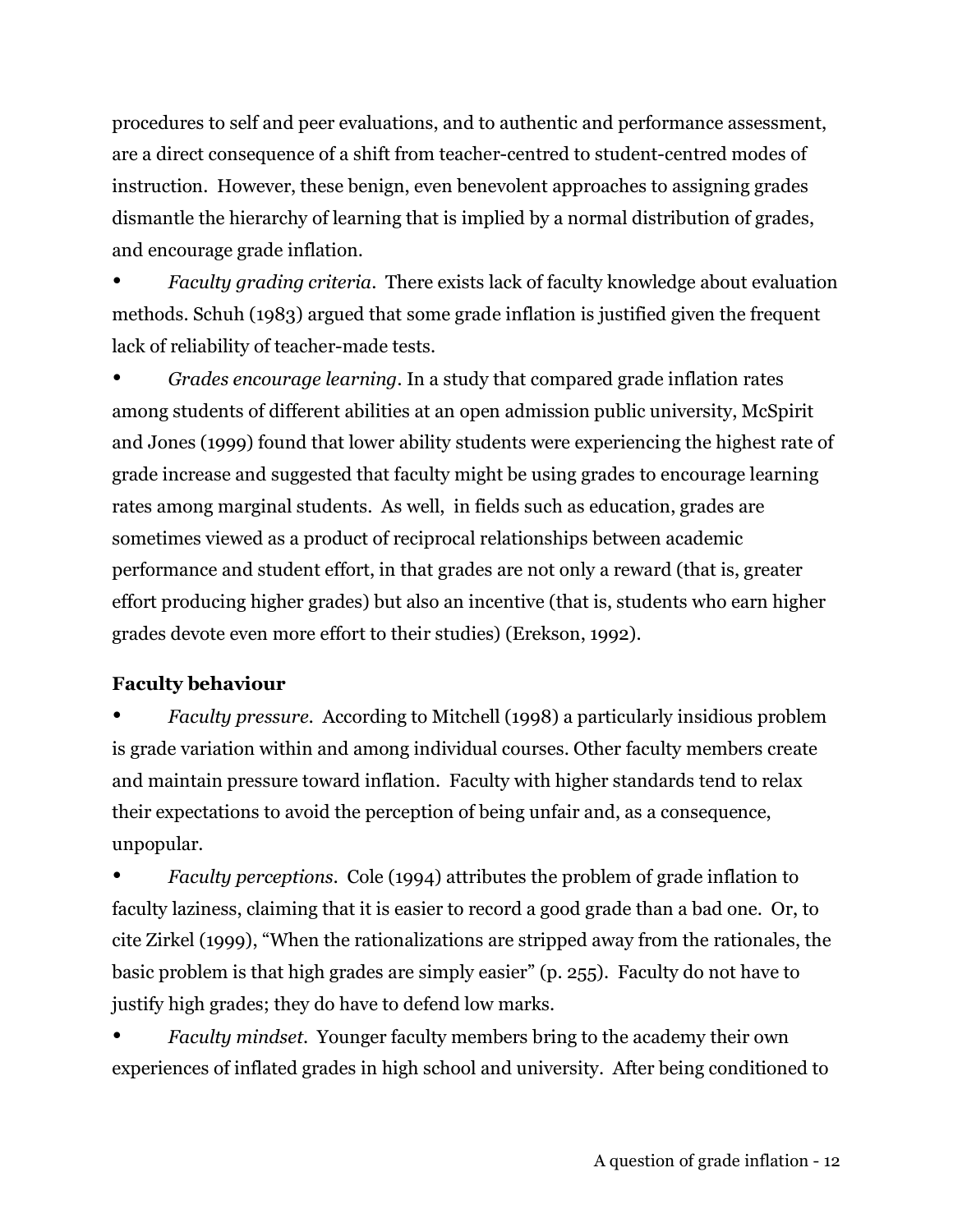grade inflation in their own lives, they may see the assignment of high grades as a normal occurrence.

• *Blurring of the faculty-student relationship.* As many areas, particularly education, have shifted from a strictly objective positivist view of learning to a more constructivist approach, the nature of the student-faculty relationship has changed as the traditional hierarchy of faculty-student relationship is replaced by an apprenticeship model. When this happens, professors may experience difficulty in reconciling the activity of teaching as involving collaborative learning between teachers and students and the distancing that traditional approaches to student evaluation create. When there is a growing sense of equality between faculty and students or when a faculty member encourages or allows a more familiar milieu, objectivity may be diminished, professors may show a benign reluctance to fail students or to mix teaching and evaluative roles, and grade inflation may result.

## **Curriculum changes**

• *Edu-tainment.* Others argue that inflated grades emerge as professors spoon-feed students and entertain more than previously. Although students in the past had to put forth effort to determine what was significant in a required reading or lecture, many today are simply told what they need to know. Thus, while students receive better grades, they have not been helped to master the material in any lasting way and may indeed have been hindered from doing so (Crumbley, 1995; Darby, 1995).

• *Student affect*. Grade inflation emerged hand in hand with the emphasis in American education on the primacy of self-esteem. According to this therapeutic notion, the "Purpose of education is to make students feel capable and empowered. So to grade them, or to grade them strictly, is cruel and dehumanizing. Grading creates stress. It encourages competition rather than harmony. It is judgmental" (Mansfield, 2001, p. 1). Beaver (1997) points out that the formula for building self-esteem is fairly straightforward: "Students should be praised and nurtured while criticism should be held to a minimum so that students' egos will not be harmed (p. 4).

Under the banner of respect for the individual, objective standards of achievement or knowledge become secondary. A poor grade is not only an incursion of the authenticity of an individual, but a devastating form of criticism. Yet, making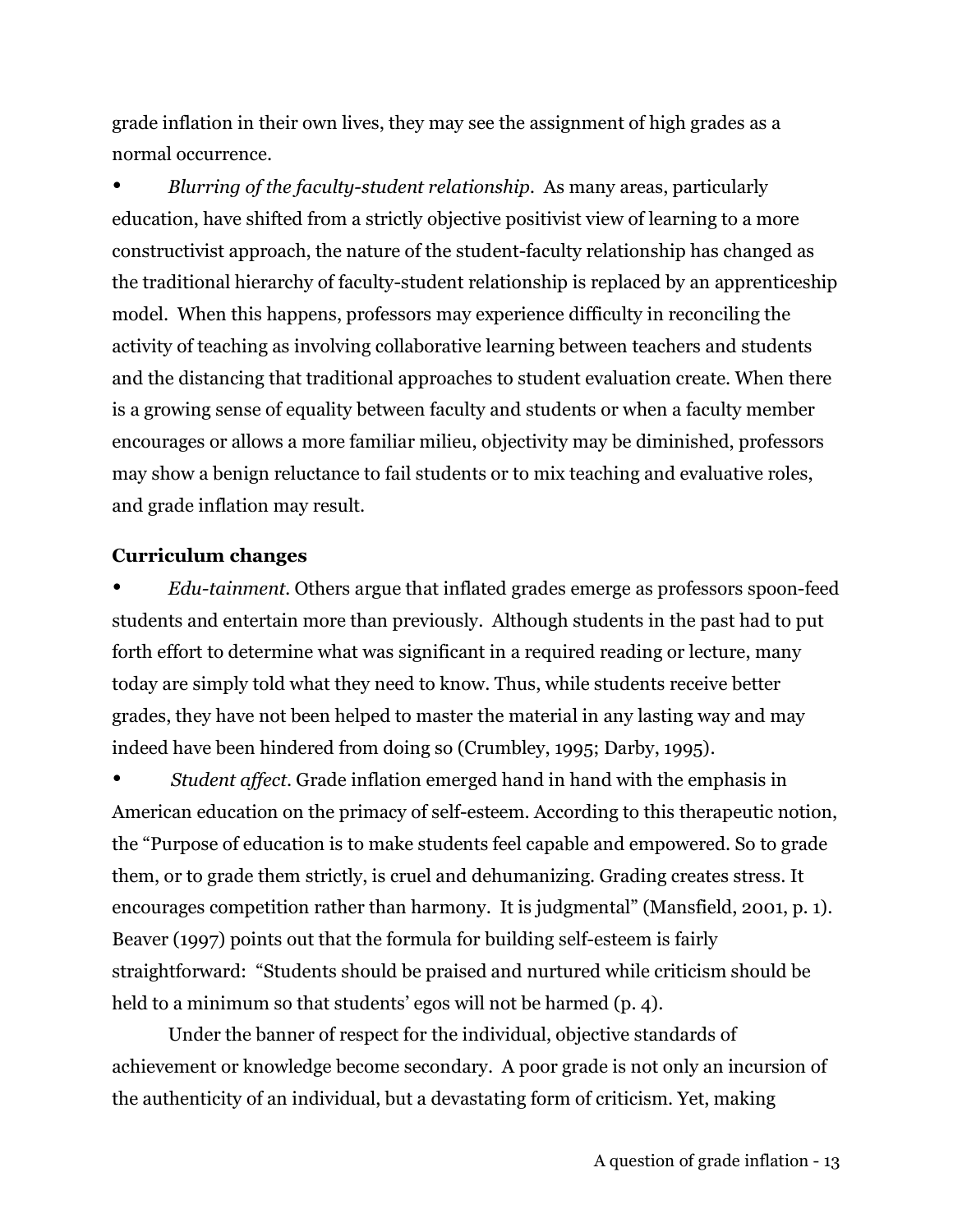achievement easier in order that students may feel good about themselves in college opens the door to propelling them to failure later.

• *Graduate programs*. Some observers have attributed grade inflation at the undergraduate level to the generally higher grading norms at the graduate level, where in many disciplines B has historically been the average grade (Levine, 1994).

## **Discussion**

While some academics dismiss any problems related to grade inflation, the previous discussion indicates a more cogent and candid interpretation: that inflation is perceived as a true and endemic problem by many involved in higher education. Of course, high grades are not inherently undesirable. Most teachers implicitly and explicitly encourage students to achieve high marks and every school has many ways of honoring students. But it appears that current grading practices do not evaluate students' academic performance appropriately. It takes less work and effort to receive a high grade than it did in the past; the grades students receive are not awarded consistently in a manner commensurate with effort mediated by ability and other relevant factors; and performance has become only one measure among many. If it is a problem of puffery, with much of the current grading designed only to please and placate, then student grades are no longer the helpful measure that they once were.

The previous discussion shows also that there exist many plausible explanations for an increase in grades. The bewildering array of explanations is rendered even more confusing because there are several levels or foci for each explanation. Student evaluations of professors, for example, may be influenced by the grades instructors assign and high grades may influence tenure and promotion decisions.

### **Implications**

Traditionally, two basic purposes have accrued to the assignment of grades. The first is to inform students about their achievement both individually and in relation to their classmates. The second purpose is to inform the public, potential employees, regulatory bodies, and graduate schools of students' performance (Shoemaker and DeVos, 1999).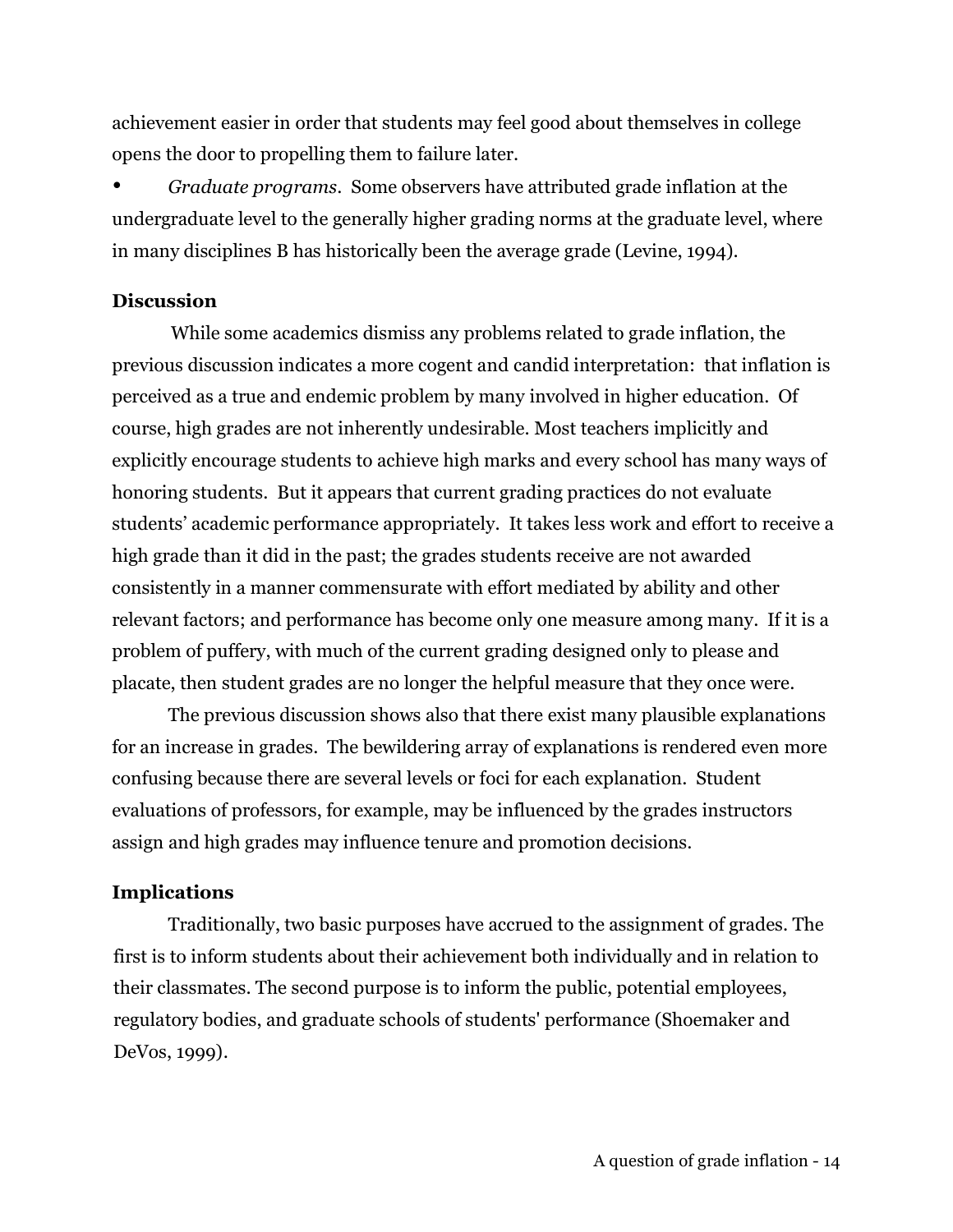Today, simply graduating from university is less distinctive than in earlier decades. And, with rampant grade inflation, the informational value of a degree's grades has deteriorated and grades no longer serve as the important measure they once were for employers and others. This conclusion leads inevitably to the notion that grade inflation is not exclusive to the academy; the problems spill over to affect many areas.

In the academic domain as a whole, it is a breach of academic responsibility to acquiesce to the degradation of standards by inflating grades and pandering to demands for a weak, watered down curriculum. Colleges and universities that condone inflated grades are abrogating their responsibility to provide trustworthy information about student performance on and off campus (Wingspread Group, 1993).

Grade inflation is damaging for students. Not only is students' work today no longer being assessed appropriately but grade inflation disturbs students' own view of their competent and achievement (Cizek, 1996) by promoting a "counterfeit excellence" (Staples, 1998, p. D16). Student academic effort is devalued. Not only do students allocate effort to academic tasks in response to perceived incentives in the form of grades, which, in turn, affect future employment or further study, but rewarding students in spite of relentlessly poor performance subverts the value of achievement in favour of nonacademic factors. At the same time, grade compression tends to erase differences as the better students receive the same grades as everybody else (Hancher, 1994); all grades are at the top, making it difficult to discriminate the best from the very good, the very good from the good, and the good from the mediocre.

Inflated grades indicate watered down course content. Today's students, it is argued, are not required to master as much material as they once were. Nor is the material as challenging. Thus, even assuming students are receiving the grades they have earned - assuming they have mastered what they have been asked to master students today are not as prepared as they were in the past (Crumbley, 1995). Too, if grades are going up, and student effort is going down, then today's students are unfairly advantaged in relation to earlier cohorts.

When abilities and talents are examined, there is a high end and a low end to the continuum. Rightly or wrongly, the higher education system is the agency for sorting and selecting. Grades sort students and assign them a particular spot on the continuum.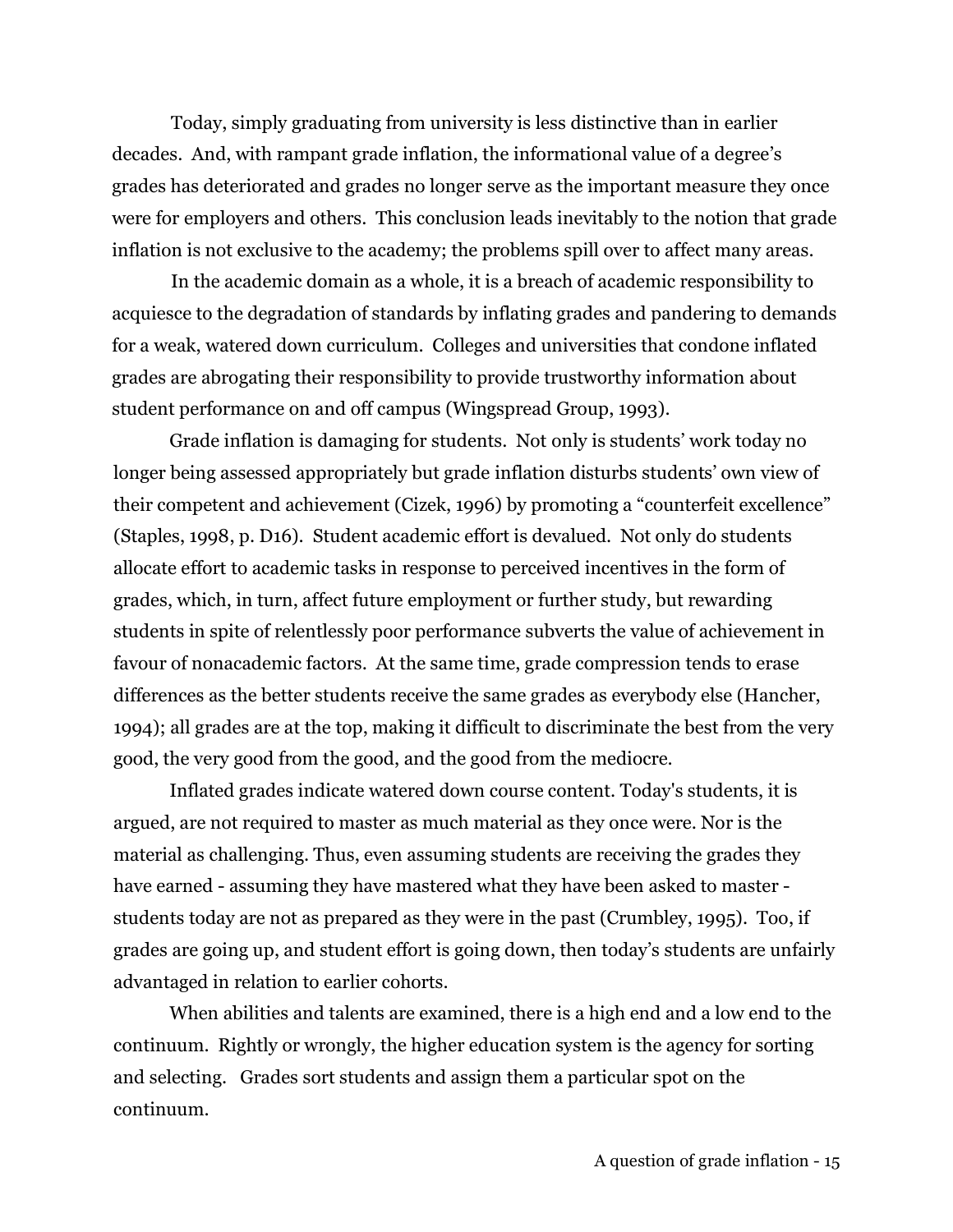Who is admitted to graduate school and who is hired for a particular position in the larger economy are decisions that must be met fairly and dispassionately. Institutions have accepted the social function of certifying competence and select those to fill certain roles based on their grades. But today's grades are no longer a trustworthy cornerstone, and may not act as a meaningful guide to parents, employers, and graduate schools.

Graduate programs may accept students on the basis of tainted evidence and are then negatively affected when entering students lack the requisite knowledge and skills. Incompetents are being turned loose on the marketplace.

#### **Response and solutions**

Despite denials, evasions, and adroit rationalizations, grade inflation is a visible problem. Simply, students are receiving higher grades because instructors are assigning them. Yet the assigned grades may not accurately measure academic performance, including a student's ability to think critically, solve problems, and master content.

In general, responses to grade inflation are founded on two propositions. First, the intellectual performance of students in North American colleges and universities has shown a substantial decline over the past 20 years. Second, the standards employed in academe to evaluate intellectual performance have shown a substantial erosion over the same 20 year span.

Many within and without academic areas hold that inflation must be curbed, whether through moral suasion or administrative fiat. The first step is to confront the issue, not always an easy task among faculty members. After Perry Zirkel, an education professor, attempted to correct the problem, he reported that, "Even if you try to correct this problem in a relatively innocuous, positive, way, you're met with either total apathy or downright resistance" (cited in Gose, 1997b, p. A41).

An increasingly popular response to the problems grade inflation is to modify the manner in which grades are reported on transcripts. In an attempt to help all those concerned both better assess student performance, some schools now note after a grade the number of students in the class and the median grade. Others indicate at the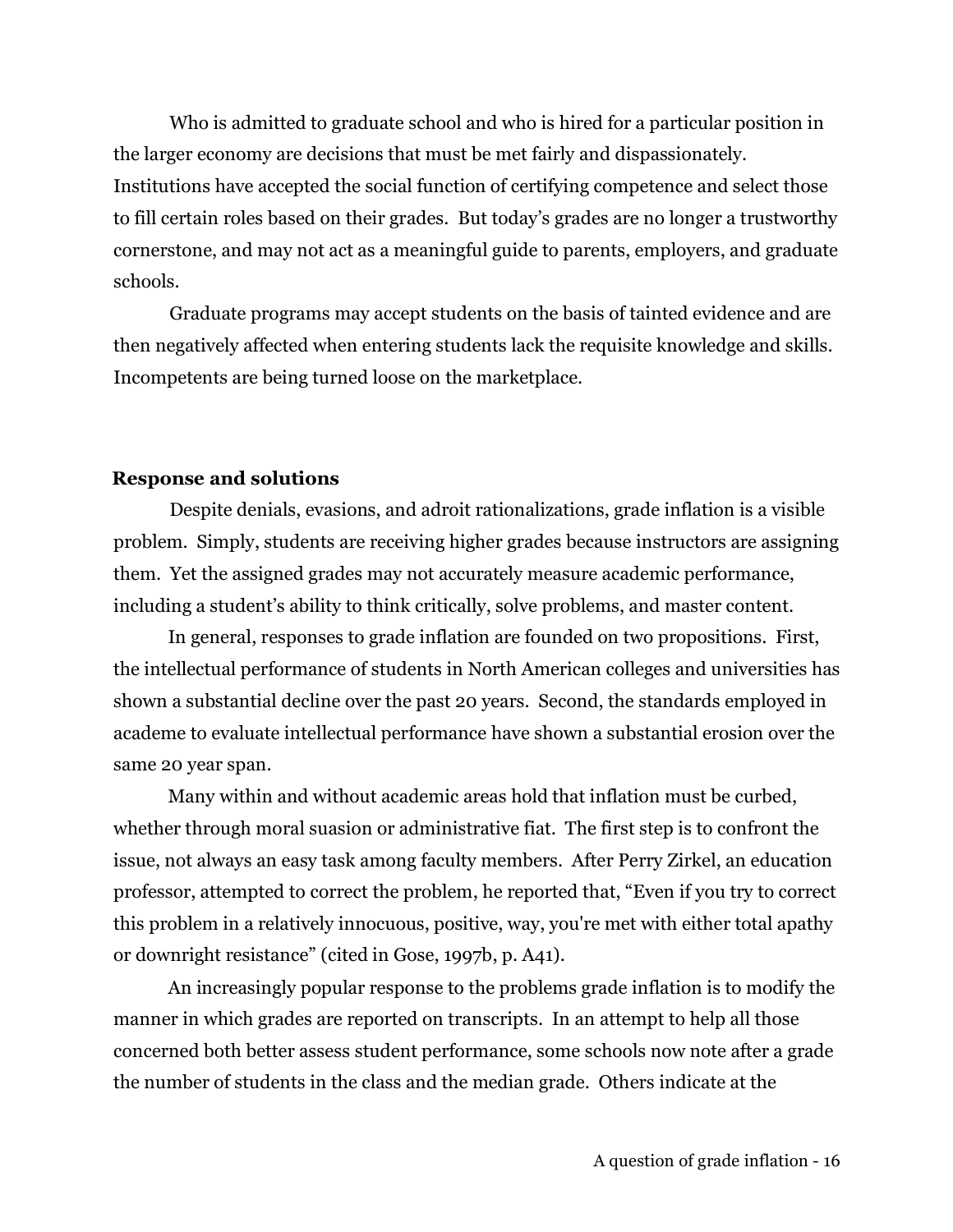bottom of the transcript the number of classes in which the individual student exceeded or failed to meet the median course grade. Other schools have begun to indicate when courses have been repeated and/or require that initial grades for repeated course by factored into a student's GPA. Others look at the distribution of grades which is more important than the average grade in a course. Yet, critics note that "Educational standards cannot be instantaneously bolstered up with a mere restructuring of the final numbers any more than a decaying house can be repaired with a fresh coat of paint" (Agnew, 1995, p. 93). Such transcript manipulation does not address the central issue – it does not explain the academic standards in a particular course or an individual student's learning.

Basinger (1997) points out that "inflated grades are but a symptom of an underlying problem: misguided educational standards — inappropriate content, modes of presentation and/or modes of assessment" (p. 4). Hence, the prominent response to grade inflation is a call for the reinstatement of higher academic standards. Intellectual fires can be lit by a rigorous curriculum presented by teachers who believe that their area of expertise is more important than students' subjective sense of how happy they are. The primary goal is to ensure appropriate content, mode of presentation, and grades where intellect is valued and rewards are tied to performance.

Ideally, dealing with grade inflation is a faculty responsibility. Remedies must be collaborative and systematic with the standards and assumptions used by faculty in different fields clarified and discussed. Faculty must reach concensus about the meaning of the grading system in place.

Hence, some suggested solutions focus on faculty's grade assignments. In this model, faculty members are held accountable for the grades they assign. To focus attention and stimulate discussion, the grade distributions of faculty members can be made public and grade distribution become an important part of faculty's annual performance review.

Administrators should be aware of a link between student accolades and the higher number of As on a grade sheet. Units that typically assign larger proportions of As and Bs, such as music and education, should demonstrate why their grade distributions are positively skewed (Kuh and Hu, 1999).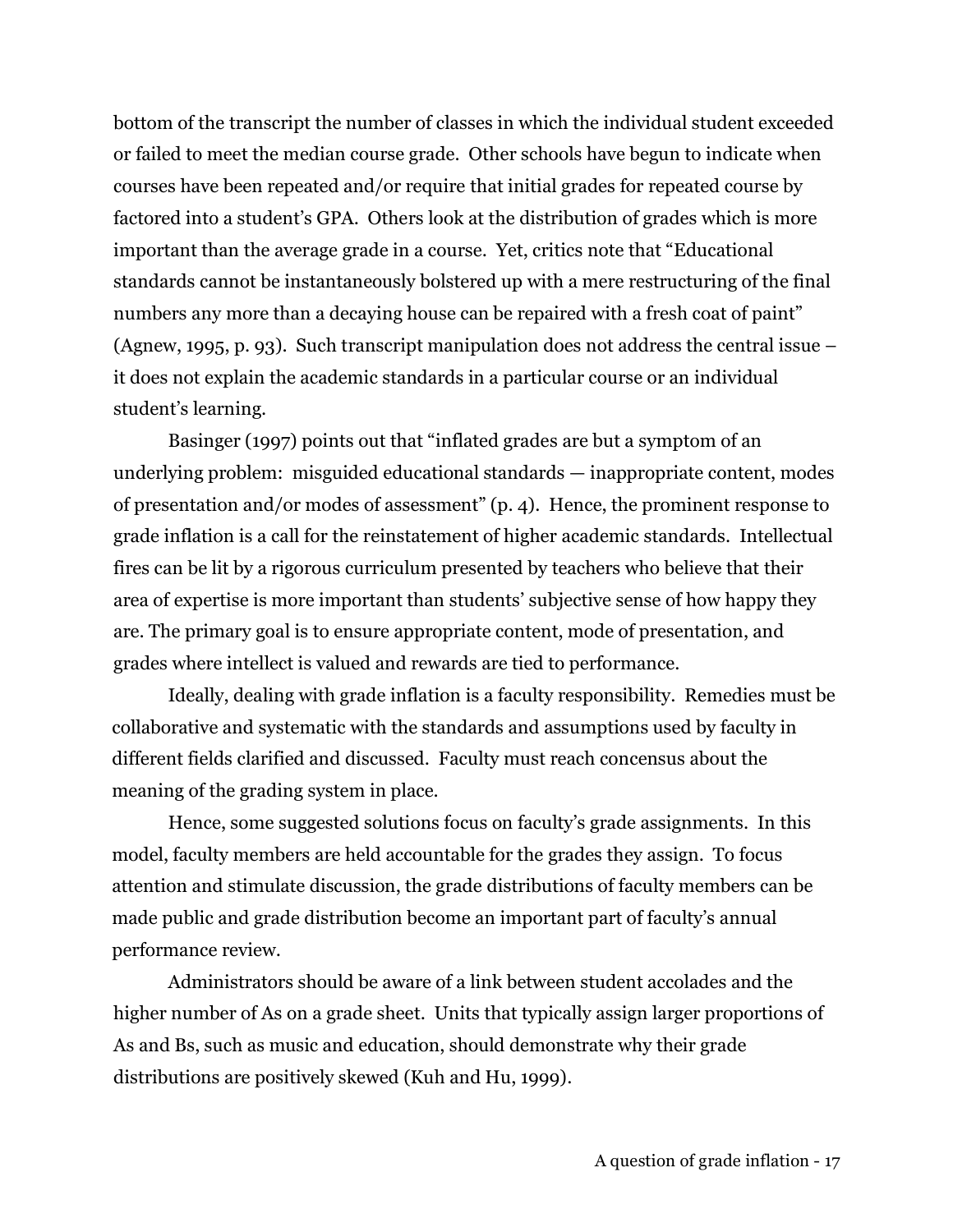In many senses, student evaluations of teaching stand as one symbol of the erosion of faculty authority. If student evaluations are used to measure teaching effectiveness, recognizing that sometimes students produce paradoxical evaluations is important (Brodie, 1998). Careers should not be injured because a faculty member holds strict standards. Rather than use current student evaluations, an appropriate response is to evaluate professors using a well balanced combination of indicators of student satisfaction based on the effort required in the courses they take and what they learn in them (Correa, 2001).

#### **Summary**

Historically, grades have assumed a significant position in mirroring the achievement of students and thereby the effectiveness of the educational process within academic institutions. Since the late 1960s, however, rampant grade inflation has been documented at all levels of schooling and in schools across North America. While prominent at the most prestigious institutions, it also presents problems at the less elite schools, which have generally failed to resist the trend toward grade inflation.

After some reported leveling off in the 1980s, grade inflation has become again a subject of debate and controversy in the past few years, particularly when inflation is tied to student evaluations and the goal of attracting more students to certain departments. Alarm about grade inflation both spills over and finds its basis in two other related areas - today's students appear to achieve less and possess less mastery of skills than they did in the past and increasing concerns about grade inflation and student evaluations of faculty.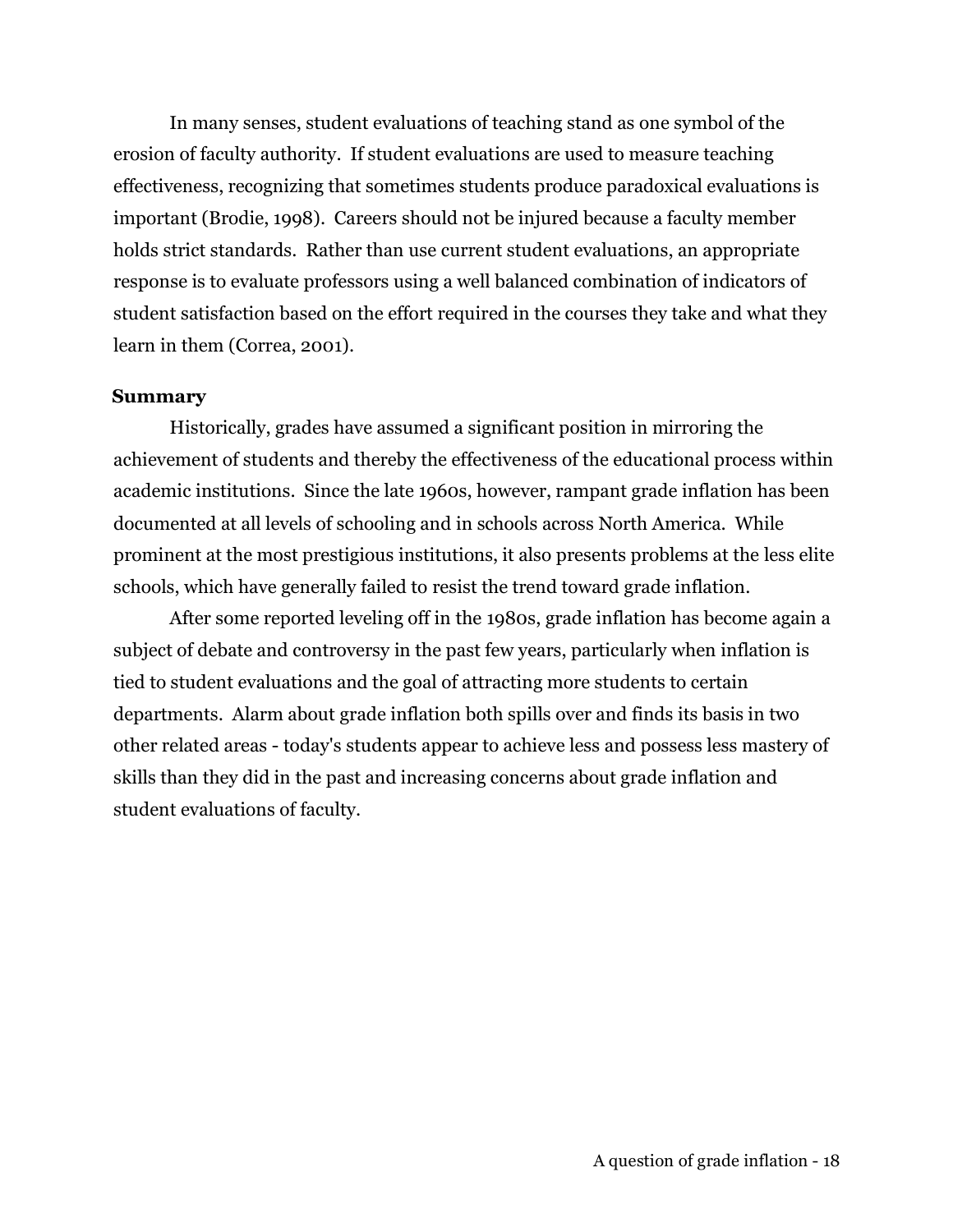### **References**

Adelman, C. (1995). *The new college course map of transcript files: changes in course-taking and achievement, 1972-1993.* Washington, DC: Office of Educational Research and Improvement, US Department of Education.

Adelman, C. (1999). The rest of the river. *University Business,* 2, 42-46, 48.

Agnew, E. (1995). Rigorous grading does not raise standards: It only lowers grades. *Assessing Writing, 2*, 91-103.

Anglin, P. M., & Meng, R. (2000). Evidence on grades and grade inflation at Ontario's universities. *Canadian Public Policy – Analyse de Politiques,* 26, 361-368.

Archibold, R. (1998, May 24) Payback time: Give me an "A" or else. *New York Times*, p. D4.

Astin, A. W. (1998). The changing American college student: Thirty-year trends. *Review of Higher Education, 21,* 115-135.

Basinger, D. (1997). Fighting grade inflation: A misguided effort. *College Teaching*, 45, 88-91.

Bearden J., Wolf, R., & Grosch, J. (1992). Correcting for grade inflation in studies of academic performance. *Perceptual and Motor Skills*, 74, 745-746.

Beaver, W. (1997, July). Declining college standards: It's not the courses, it's the grades. *College Board Review,* pp.2-6, 29.

Becker, (1996).

Bejar, I. I., & Blew, E. O. (1981). Grade inflation and the validity of the Scholastic Aptitude Test. *American Educational Research Journal*, 18,143-156.

Birnbaum, R. (1977). Factors related to university grade inflation. *Journal of Higher Education, 48,* 519-539.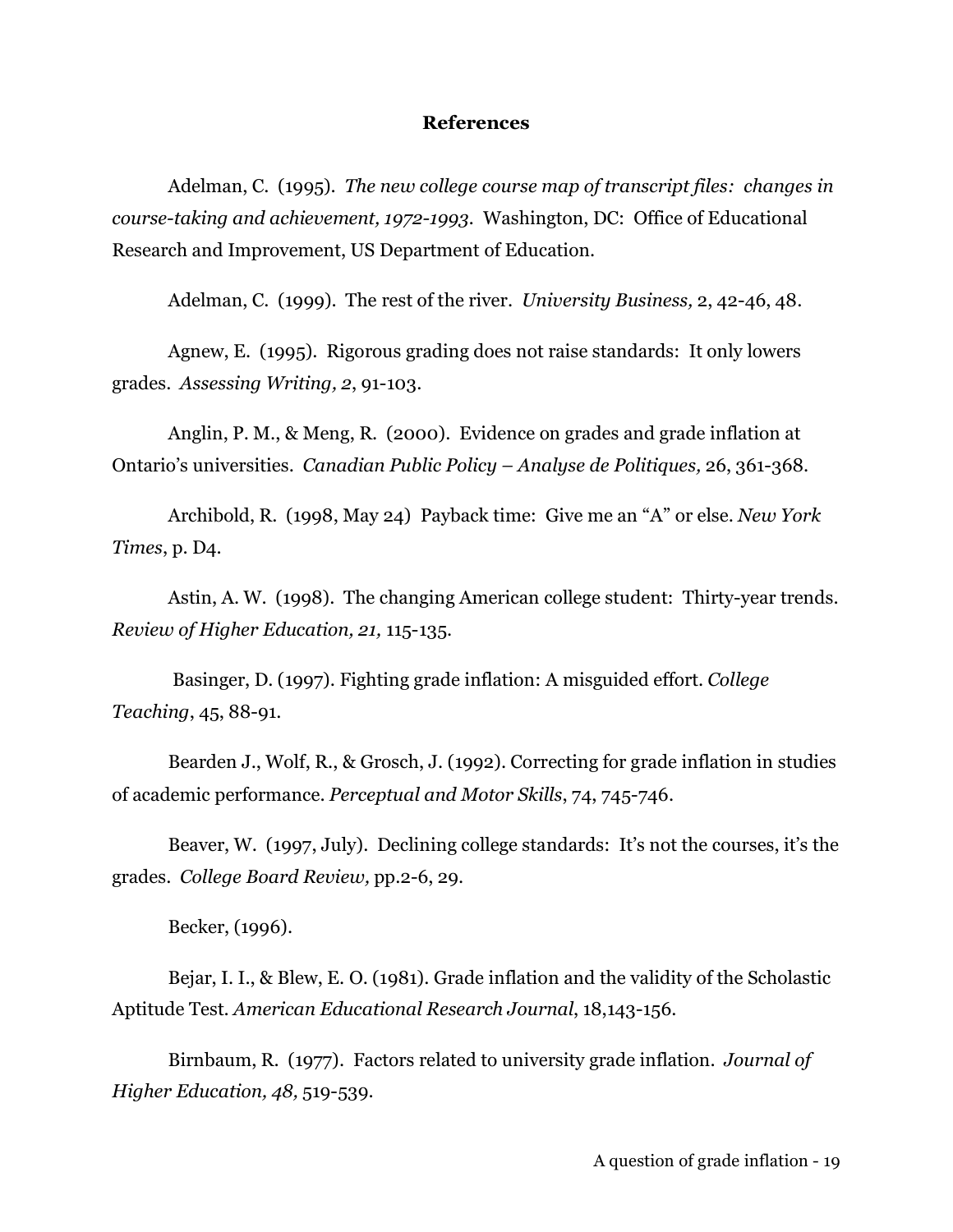Blunt, A. (1991). The effects of anonymity and manipulated grades on student ratings of instructors. *Community College Review*, 18, 48-54.

Bramley, D. G., Crow, M. L., & Gibson, M. S. (1978). Grade inflation: Trends, causes, and implications. *Phi Delta Kappa*, 59, 694-697.

Brodie, D. A. (1998). Do students report that easy professors are excellent teachers? *Canadian Journal of Higher Education, 27,* 1-20.

Buck, J. (2001, February 24). Academic freedom for a free society. *ASC/CBC Joint Leadership Conference*, Kansas City.

Cashin, W. (1988). Student ratings of teaching: A summary of the research. ERIC Doc. No. ED 302 567.

Casas, F. R., & Meaghan, D. E. (1995). Grade inflation and university admission in Ontario: Separating fact from perception. *Canadian Journal of Higher Education*, 25, 50-70.

Chacko, T. I. (1983). Student ratings of instruction: A function of grading standards. *Educational Research Quarterly, 8,* 17-25.

Chadwick, K., & Ward, J. (1987). Determinants of consumer satisfaction with education: Implications for college and university administrators. *College and University*, 2, 236-246.

Cizek, C. J. (1996, April 17). There's no such things as grade inflation. *Education Week*, p. 32.

Cole, W. (1994, January 6). By rewarding mediocrity we discourage excellence. *Chronicle of Higher Education*, p. B1.

Correa, H. (2001). A game theoretic analysis of faculty competition and academic standards. *Higher Education Policy, 14,* 175-182.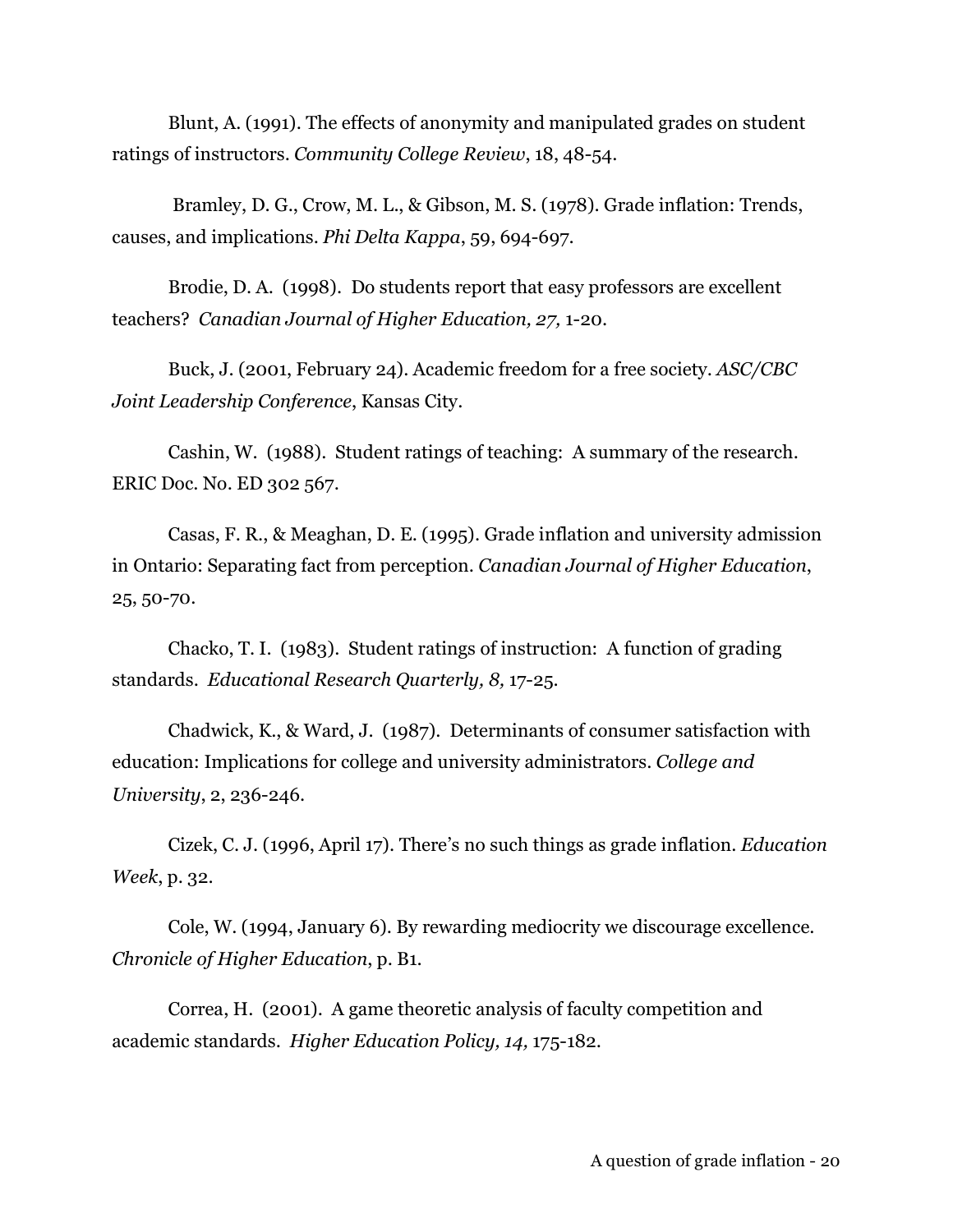Costen, F., Greenough, E. T., & Menges, R. J. (1971). Student ratings of college teaching: Reliability, validity and usefulness. *Review of Educational Research, 41,* 511- 535.

Crumbley, D. (1995). Steps to do. Society for a Return to Academic Standards. Available at: http://tamu.ed.oooo/-crumble/sfrtas.html.

Darby, R. (1995). Broccoli and cotton candy: Factors affecting teacher ratings. Society for a Return to Academic Standards, http://tamu.ed.8ooo/-crumble/sfrtas.html

Erekson, O. H. (1992). Joint determination of college student achievement and effort: Implications for college teaching. *Research in Higher Education*, 33, 432-446.

Frank, T. (2001, February). New study says grades are inflated at Ontario universities. *University Affairs*, p. 29.

Goldberg, G., & Callahan, J. (1991). Objectivity of student evaluations of instructors. *Journal of Education for Business*, 66, 377-378.

Gose, B. (1997a, February 14). Duke may shift grading plan to reward students in hard classes. *Chronicle of Higher Education*, p. A40.

Gose, B. (1997b, July 25). Efforts to curb grade inflation get an F from many critics. *Journal of Higher Education*, pp. A41-A42.

Gose, B. (1998). More freshmen than ever find themselves disengaged from their studies, survey finds. *Chronicle of Higher Education*, 44, p. A37,

Greenwald, A. G., & Gillmore, G. M. (1997). Grading leniency is a removable contaminant of student ratings. *American Psychologist*, 52, 1209-1217.

Hadley, M., & Vitale, P. (1985). Evaluating student achievement. ERIC Doc. No. 235 878.

Hancher, M. (1994, February 2). The consequences of grade inflation [Letter to the Editor]. *Chronicle of Higher Education*, p. A 53.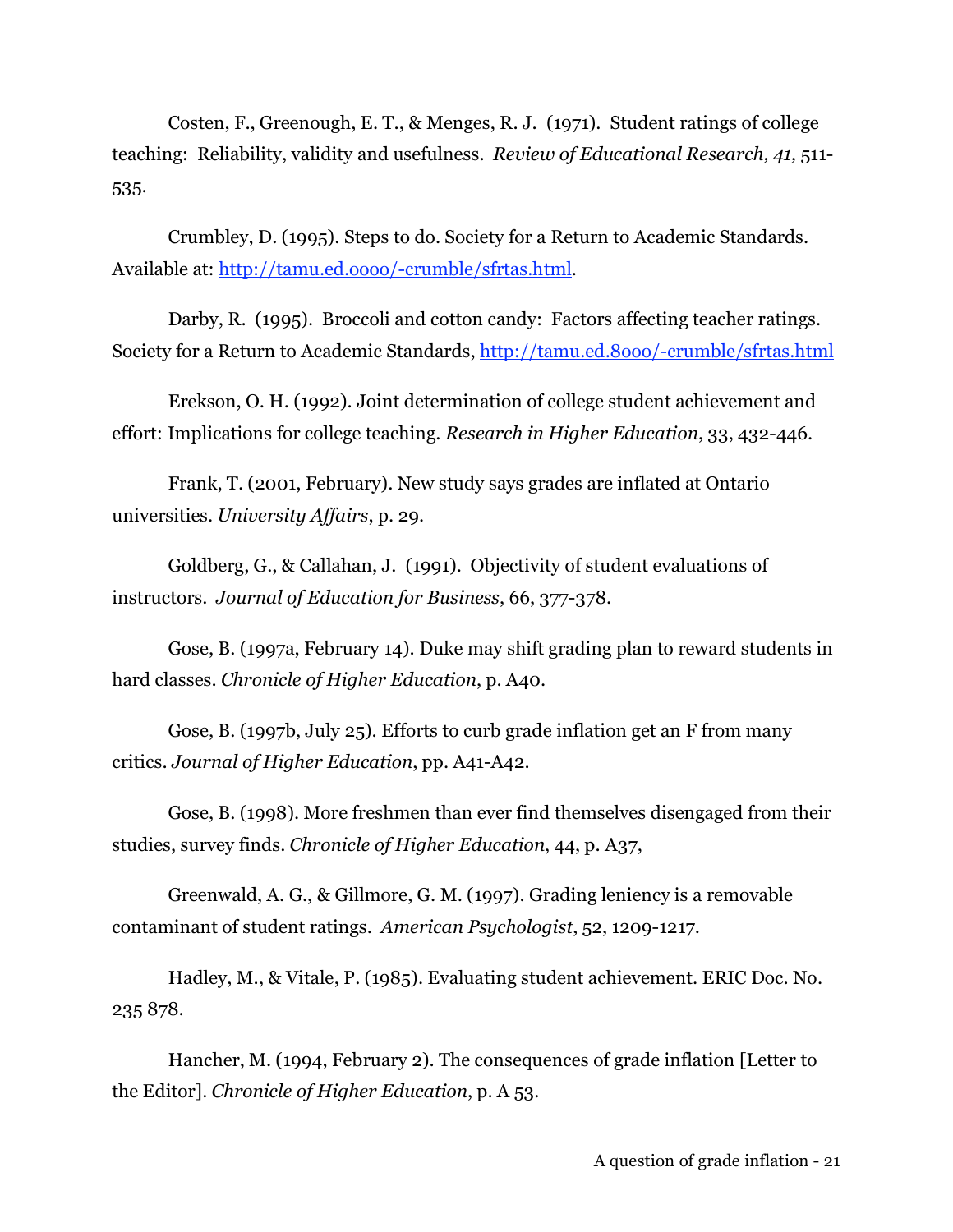Harvey, (1995).

Hendrikson, H. R. (1976). Grade Inflation. *College and University*, 52, 111-116.

Howard, G. S. Conway, C G., & Maxwell, S. E. (1985). Construct validity of measures of college teaching effectiveness. *Journal of Educational Psychology, 77*, 187- 196.

Hudson, J. (1989). Expected grades correlate with evaluation of teaching. *Journalism Educator*, 44, 38-44.

Hultgren, (1994).

Kohn, A. (1999). The costs of overemphasizing achievement. *The School Administrator*, 56, 40-46.

Kuh, G., & Hu, S. (1999). Unraveling the complexity of the increase in college grades from the mid-1980s the mid-1990s. *Educational Evaluation and Policy Analysis*, 21, 297-320.

Kwon, L., Kendig, N., & Bae, M. (1997). Grade inflation from a career counselor perspective. *Journal of Employment Counseling*, 34, 50-54.

Lambert, C. (1993). Desperately seeking summa. *Harvard Magazine*, 95, 36-40.

Lanning, W., & Perkins, P. (1995). Grade inflation: A consideration of additional causes. *Journal of Instructional Psychology*, 22, 163-168.

Leo, J. (1993, October 18). A for effort: Or for showing up. *US News and World Report*, p. 22.

Levine, A. (1994, January 19). To deflate grade inflation, simplify the system. *Chronicle of Higher Education*, p. B3.

Levine, A., & Cureton, J. S. (1998). Collegiate life: An obituary. *Change*, 30, 12- 17, 51.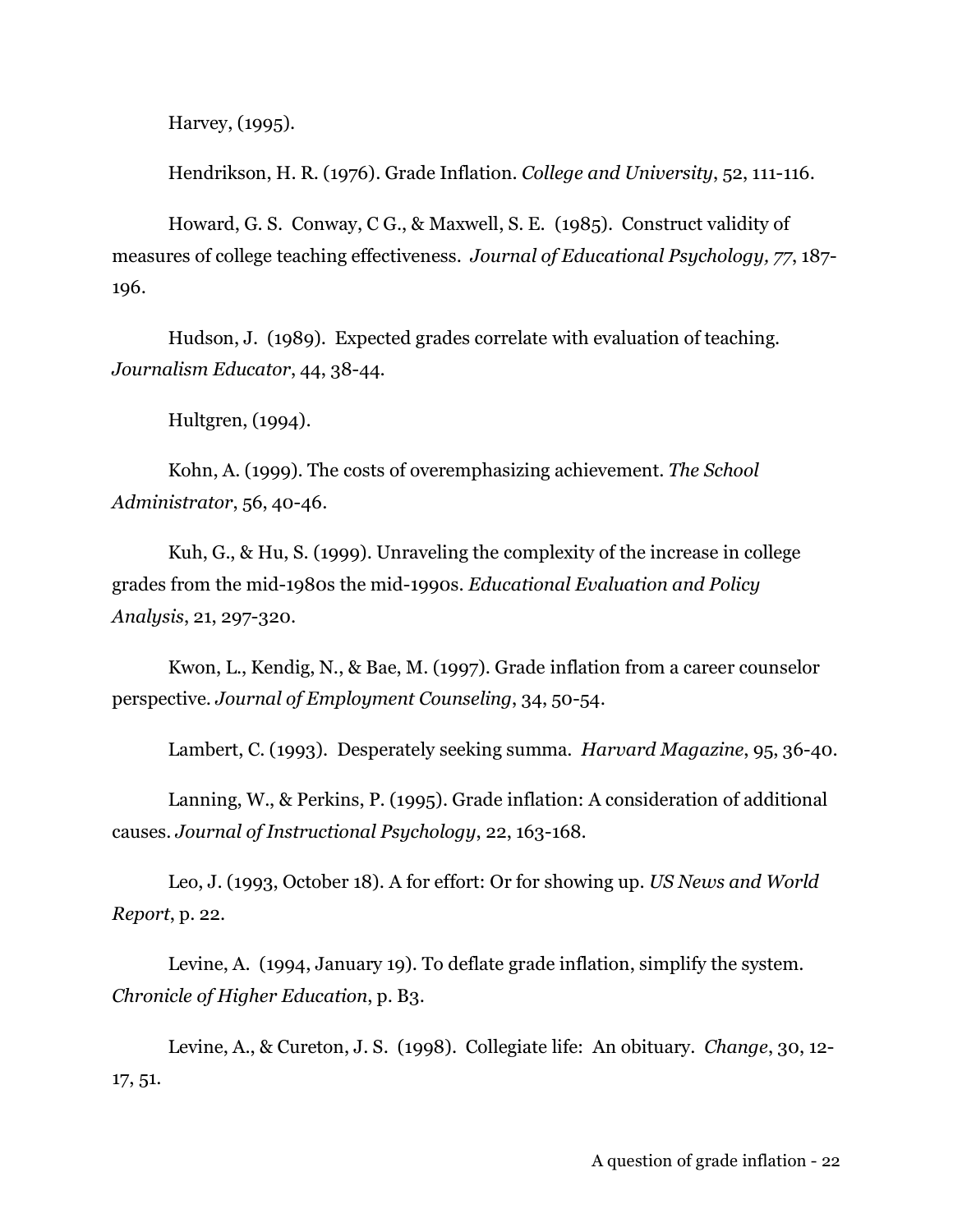Lichty, R. V., Vose, D. A., & Peterson, J. M. (1978). The economic effects of grade inflation on instructor evaluation: An alternative interpretation. *Journal of Economic Education, 10,* 3-11.

Lundrum, R. E. (1999). Student expectations of grade inflation. *Journal of Research and Development in Education*, 32, 124-128.

McKeachie, W. J. (1986). *Teaching tips: A guidebook for the beginning college teacher.* (7<sup>th</sup> ed.). Toronto: D. C. Heath.

McSpirit, S., & Jones, K. E. (1999). Grade inflation rates among different ability students, controlling for other factors. *Education Policy Analysis Archives,* 7.

Mansfield, H. C. (2001, April 6). Grade inflation: It's time to face the facts. *Chronicle of Higher Education*, pp 1-3.

Marsh, H. W. (1984). Students' evaluation of university teaching: Dimensionability, reliability, validity, potential biases and utility. *Journal of Educational Psychology, 76,* 707-754.

Mitchell, L. C. (1998, May 8). Inflation isn't the only thing wrong with grading. *Chronicle of Higher Education*, p. A72.

Mullen, R. (1995, May). Indicators of grade inflation. Paper presented to the Boston Association for Institutional Research Forum.

Murray, H. G. (1998, April). The impact of student instructional ratings on quality of teaching in higher education. *Reflections* (University of Western Ontario Newsletter).

Nelson, J., & Lynch, K. (1984). Grade inflation, real income, simultaneity, and teaching evaluations. *Journal of Economic Education*, 15, 21-37.

Oldenquist, A. (1983). The decline of American education in the '60s and '70s. *American Education, 19*, 12-18.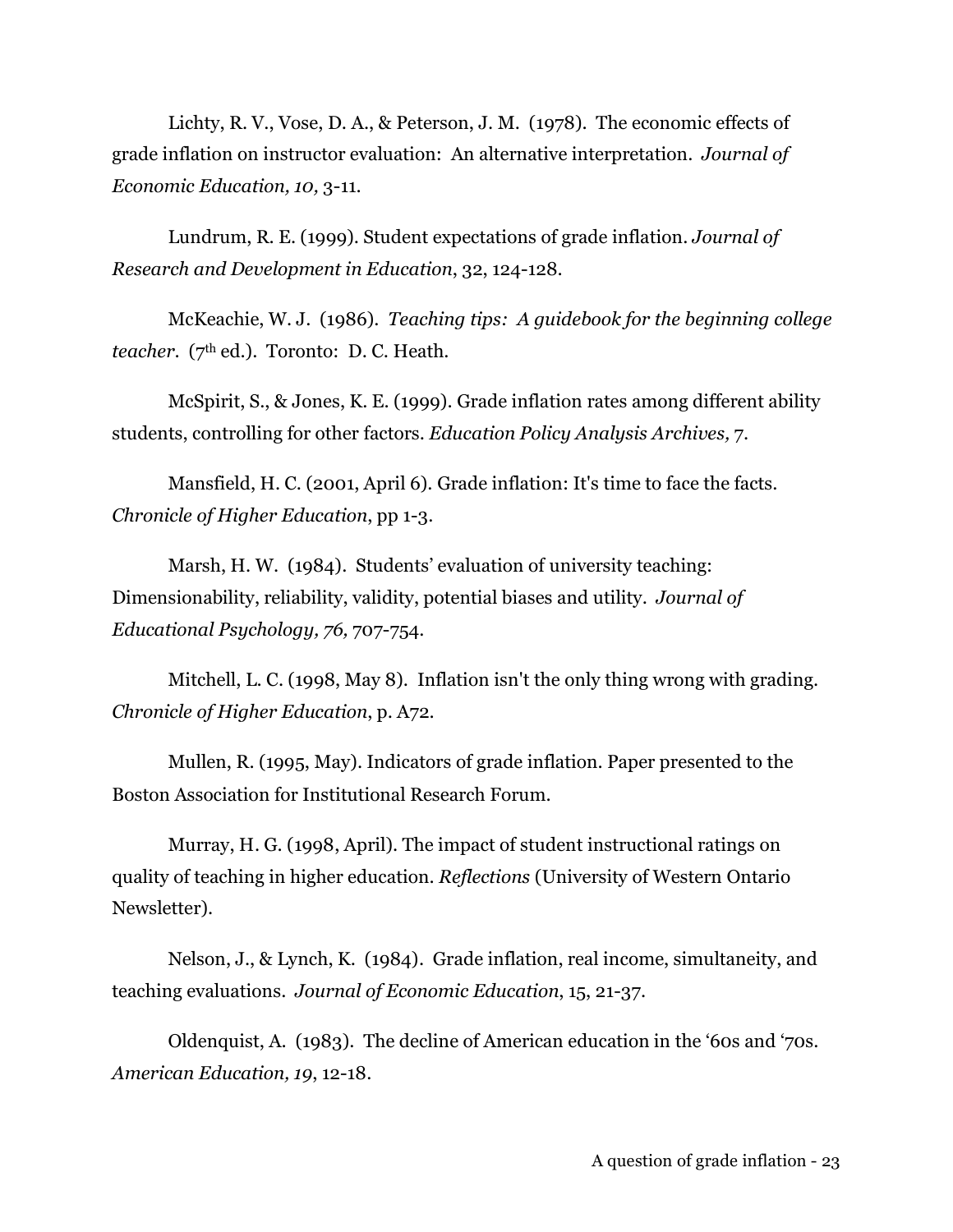Oliphant, R. (1980). Stalking the soft option: Some notes on overinflated grading standards. *Liberal Education, 66,* 431-439.

Olsen, D. (1997). Reality or myth? Student preparation level vs. grades at Brigham Young University, 1975-1994. ERIC Doc. No. ED 410 880.

Pedersen, D. (1997, March 3). When an A is the average: Duke takes on grade Inflation. *Newsweek*, p. 14.

Perkins, D., Guerin, D., & Schleh, J. (1990). Effects of grading standards information, assigned grade, and grade discrepancies in students' evaluations. *Psychological Reports, 66*, 635-642.

Rieck, W. A. (1993, February 10). Education's dirty secret: Grade inflation [Letter to the Editor]. *Chronicle of Higher Education*, p. B3.

Sabot, R., & Wakeman-Linn, J. (1991). Grade inflation and course choice. *Economic Perspectives, 5,*159-170.

Sacks, (1996).

Shea, C. (1994, January 5). The subtleties of grade inflation. *Chronicle of Higher Education*, p. A5.

Schuh, A. J. (1993). Grade inflation as a legitimate response to the unreliability of teacher-made tests for university-level coursework. *Bulletin of Psychonomic Society*, 21, 209-212.

Shoemaker, T., & De Vos, W. (1999). Are we a gift shop? A perspective on grade inflation. *Journal of Nursing Education*, 38, 394-399.

Snyder, C. R. & Clair, M. (1976). Effects of expected and obtained grades on teacher education and attribution of performance. *Journal of Educational Psychology, 68,* 75-82.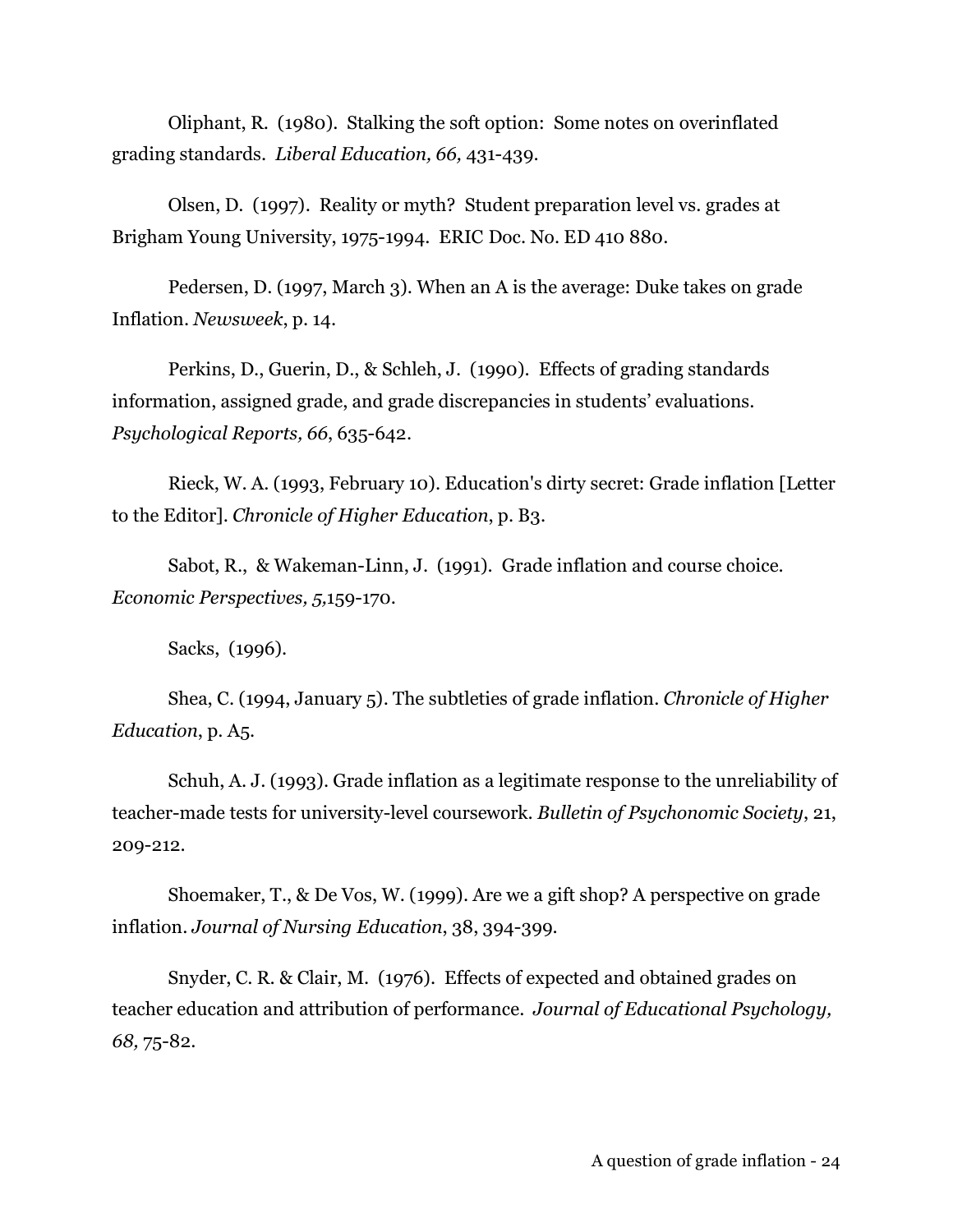Stanley, G., Sale, L. B., & Kim, Y. (2001). No more shopping for grades at  $B$ mart. *Clearing House*, 74, 227-231.

Staples, B. (1998, March 7). Why colleges shower their students with A's. *New York Times*, p. D16.

Stone, J. E. (1995). Inflated grades, inflated enrollment, and inflated budgets: An analysis and call for review at the state level. E*ducation Policy Analysis*. Available at: http://asuvm.inre.asu.edu 3 (11).

Stumpf, S. A., & Freedman, R. D. (1979). Expected grade covariation with student ratings of instruction: Individual versus class effects. *Journal of Educational Psychology, 71,* 293-302.

Summerville, R. M., Ridley, D. R., & Maris, T. L. (1990). Grade inflation: The case of urban colleges and universities. *College Teaching*, 38, 33-38.

Trout, P. A. (1997a). Disengaged students and the decline of academic standards. *Academic Questions*, 10, 46-56.

Trout, P. A. (1997b). What the numbers mean: Providing a context for numerical student evaluation of courses. *Change*, 29, 24-30.

Trout, P. A. (1998, July 24). Incivility in the classroom breeds "education lite." *Chronicle of Higher Education*, p. A46.

Vasva, R., & Sarmiento, R. F. (1979). Liberal grading improves evaluations but not performance. *Journal of Educational Psychology, 71,* 207-211.

Wilson, R. (1998, January 16). New research casts doubt on value of student evaluations of professors. *Chronicle of Higher Education*, pp. A12-A14.

Wingspread Group on Higher Education. (1993). *An American imperative: Higher expectations for higher education, an open letter to those concerned about he American future*. Racine, WI: Johnson Foundation.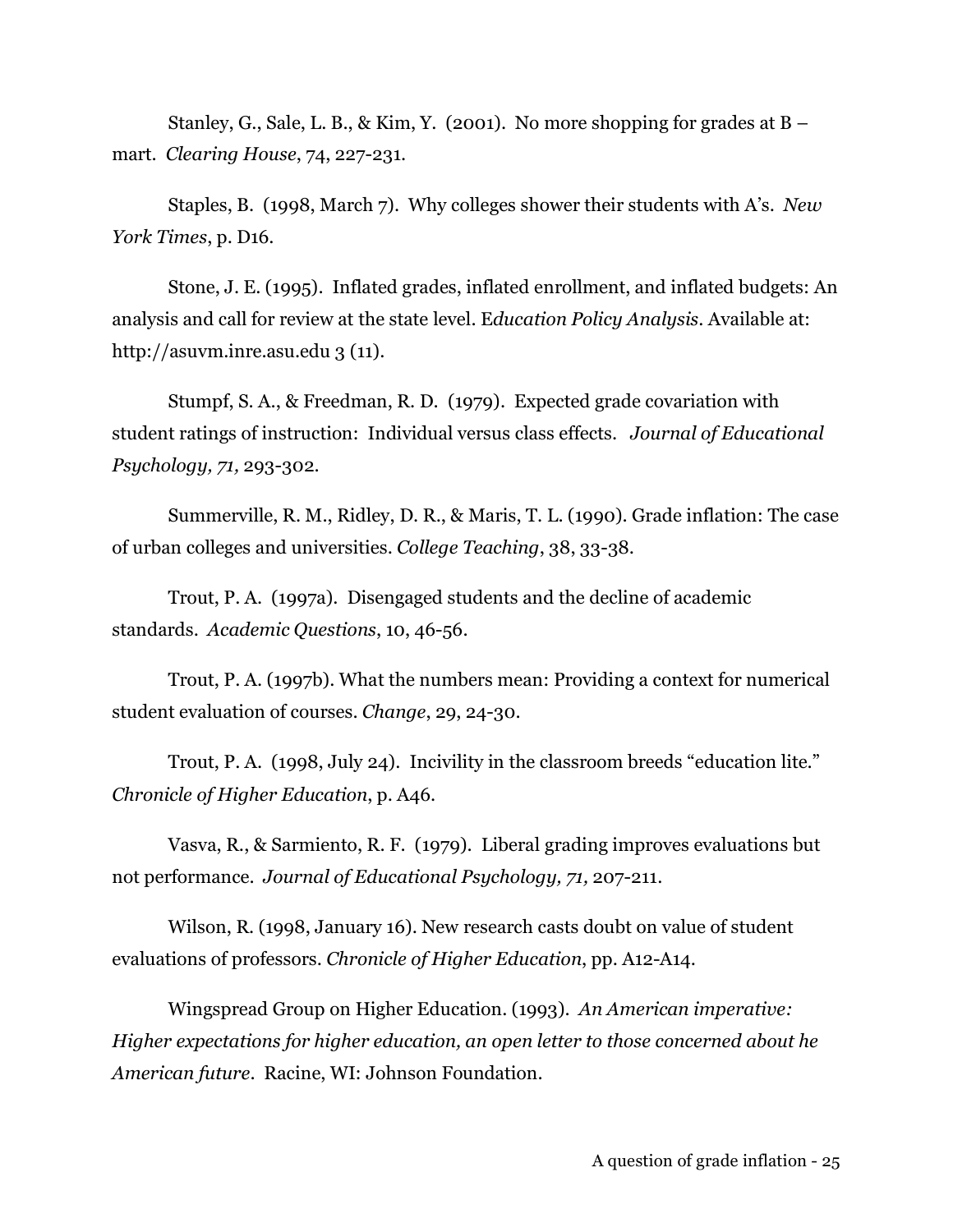Zangenehzadeh, H. (1988). Grade inflation: A way out. *Journal of Economic Education, 19,* 217-226.

Zirkel, P. A. (1999). Grade inflation: A leadership opportunity for schools of education? *Teachers College Record*, 101, 247-260.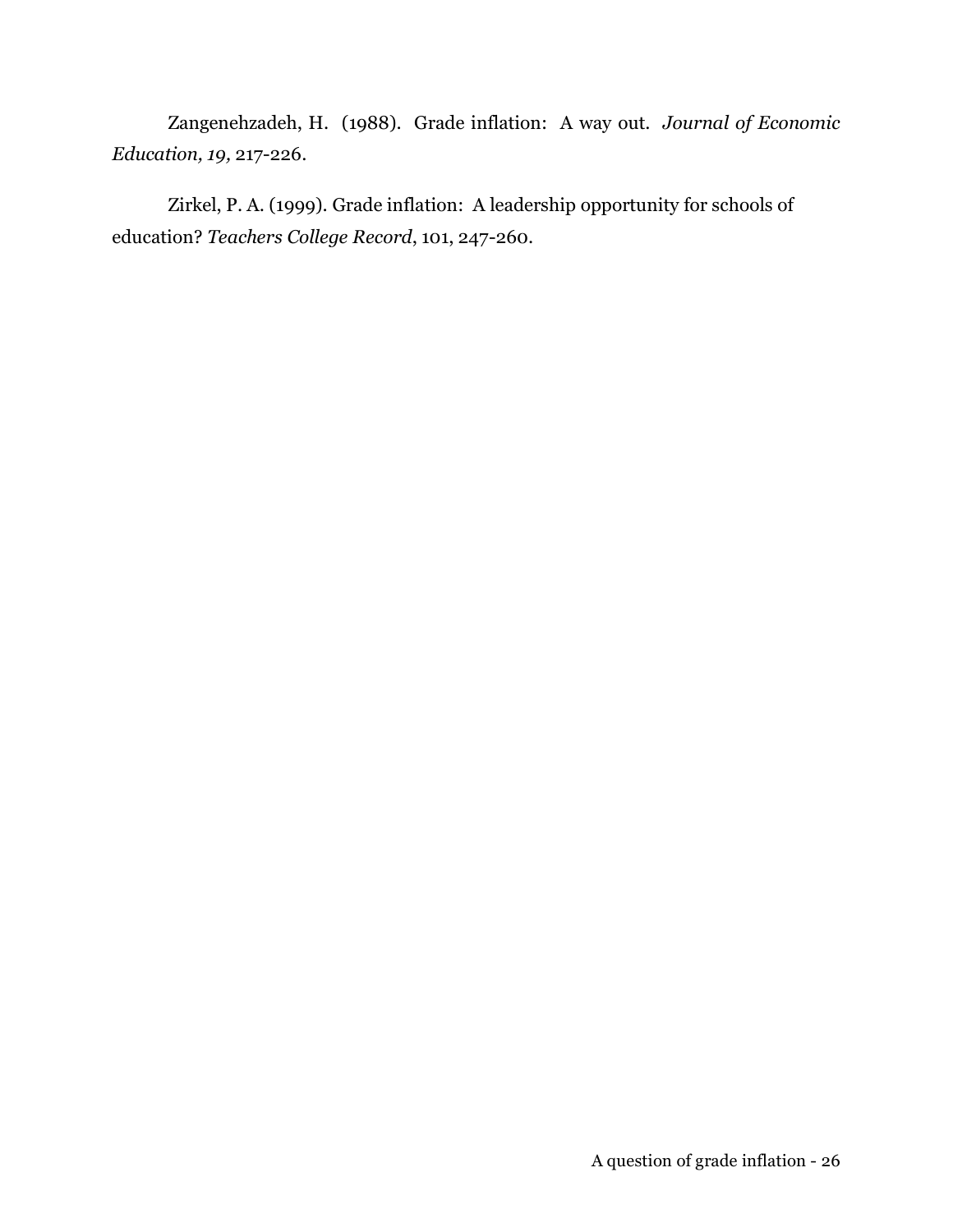#### **Selected bibliography**

Archibold, R. (1998, February 18). Just because the grades are up, are Princeton students smarter? *New York Times*, p. 1.

Baker, P. C. (1994, February *9).* The causes and consequences of grade inflation [Letter to the Editor]. *Chronicle of Higher Education*, p. B3.

Becker, G. S. (1965). A theory of the allocation of time. *Economic Journal*, 75, 493-517.

Becker, H. S. (1995). Introduction to Transaction edition: "Making the grade" revisited. In H. S. Becker, B. Geer and E. C. Hughes (Eds.) *Making the grade: The academic side of college life* (pp xi - xx). New Brunswick, NJ: Transaction.

Du Cette, J., & Kenney, J. (1982). Do grading standards affect student evaluations of teaching? Some new evidence on an old question. *Journal of Educational Psychology, 74,* 308-314.

Goldman, L. (1985). The betrayal of the gatekeepers: Grade inflation. *Journal of General Education, 37,* 97-121.

Hardy, L. (1985, December). Grade inflation: When everyone gets high marks, what's an A really worth? *American School Board Journal,* pp. 28-30.

Healey, P. (1997). HOPE scholarships transform the University of Georgia. *Chronicle of Higher Education*, 40. 32-34.

Hearn, A. (2002, June). Corporate U. thrives on alienated scholars. *CAUT Bulletin*, p. A14.

Hettinger, J. (1994, February 9). The causes and consequences of grade inflation [Letter to the Editor]*. Chronicle of Higher Education*, p. B4.

Kolevzon, M. S. (1981). Grade inflation in higher education: A comparative study. *Research in Higher Education, 15,* 195-212.